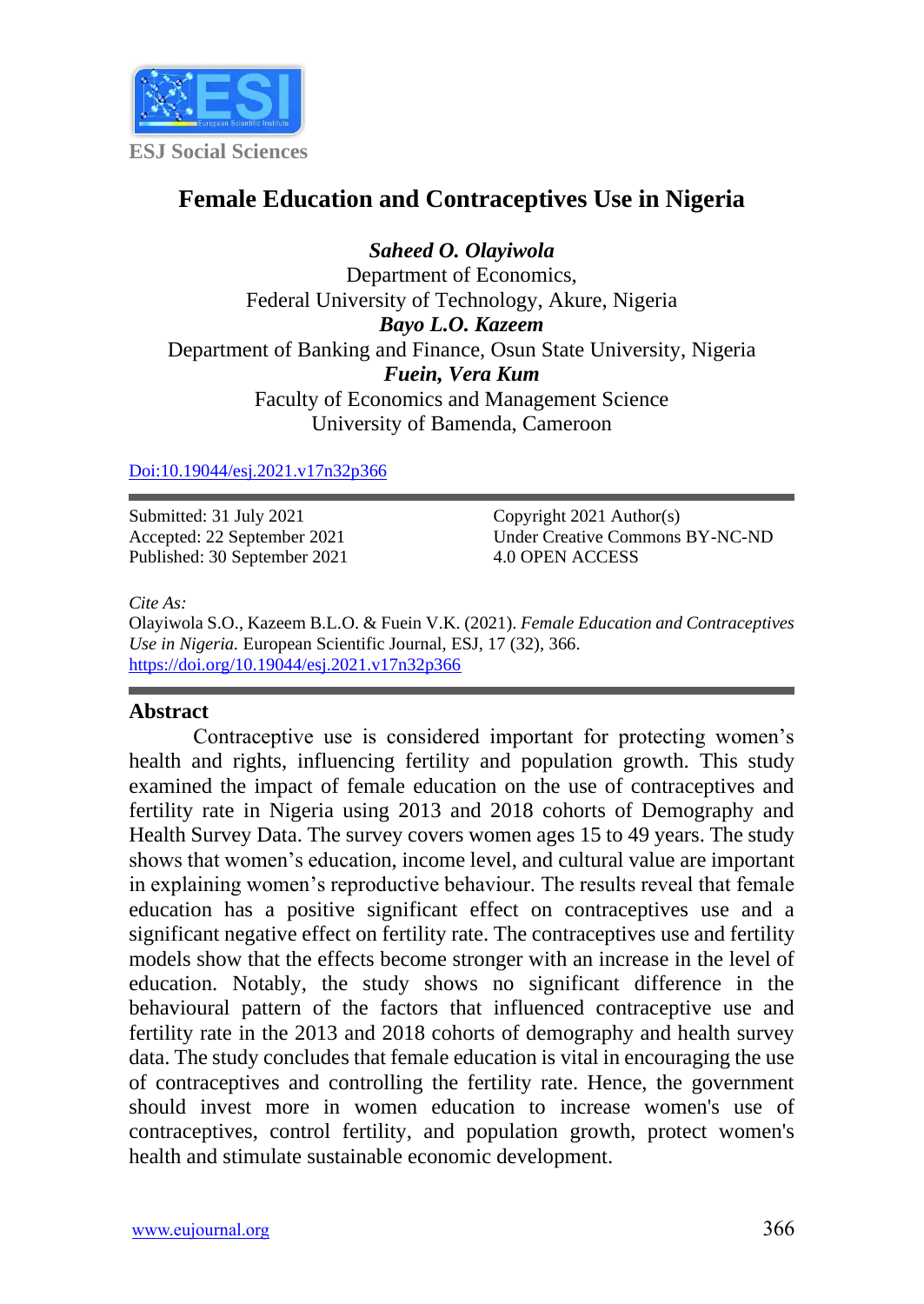**Keywords:** Education, Contraceptives Use, Fertility

## **1. Introduction**

Unexpected pregnancies represent a major public health challenge for women of childbearing age in developing countries. Contraceptives use is considered essential for protecting women's health and rights, influencing fertility and population growth, and promotes economic development. Globally, contraceptives use had prevented about 2.7 million infant deaths and women's use of contraceptives has improves their education and employment opportunities (Darroch, Dingh & Dadeau, 2008; Sonfield, 2013). This in turn, improves income, family stability, mental health and happiness, as well as the well-being of children. In 2012, about 168,000 women in Sub-Saharan Africa died as a result of pregnancy or childbirth; 62,000 of these women did not want pregnancy in the first place. Also, unmet need for contraception was responsible for 19 million unplanned pregnancies, 8 million unplanned births, 5 million abortions, 2 million miscarriages, 555,000 infant deaths and 255,000 unplanned pregnancies (Guttmacher Institute & UNFPA, 2012). However, studies have shown that female education is associated with a decrease in fertility (Adjei et.al., 2014, Schultz, 2008; Sackey, 2005; Vavrus & Larsen, 2003). Schultz, (2008); Sackey, (2005); Vavrus & Larsen (2003) argued that slow but steady improvements in the distribution of schooling explained about 70 percent fertility decline from the 1935-39 birth cohorts to the 1951-53 cohorts. These authors' also documented other important factors influencing fertility as age at first marriage, husband's education, and earnings among others.

In Nigeria, the high annual population growth rate has been a major concern for population experts and policymakers. The 2011 multiple indicator cluster survey revealed that contraceptive prevalence rate was 17.5% and the unmet need for contraception was 19.4% (NBS, 2011). In addition, in 2013 and 2018 Nigeria Demographic and Health Survey (NDHS), only 10% of married women use a modern family planning method and 5% use traditional method, while only 40% of sexually active single women use modern method of family planning (NDHS, 2013; 2018). The Nigerian Urban Reproductive Health Initiative (NURHI) in a mid-line 2012 report revealed that there is high rate of unplanned pregnancies, unsafe abortions and sexually transmitted diseases among young adults. The 2012 Nigeria's Midterm Survey also shows that the common reasons for not using contraceptives include lack of access to methods that meet the needs of users; health concerns and side effects; opposition from a partner for cultural or religious reasons; and problems in obtaining family planning services, including not being able to afford contraceptives. However, while there is an increase in proportion of educated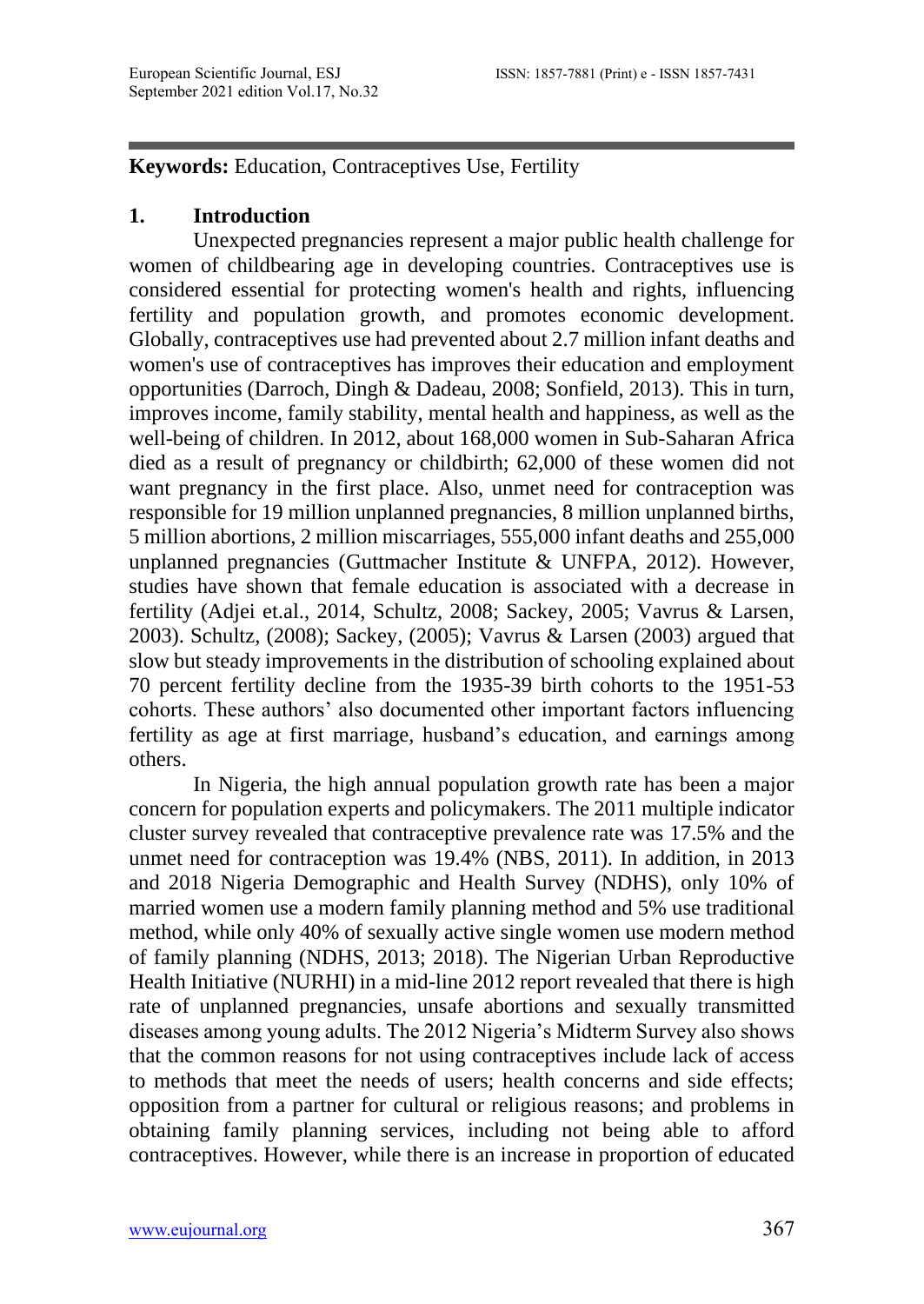people, the level of fertility has considerably increased globally (McCarthy, 2017). But, there appears to be scanty empirical evidence on the impact of female education on contraceptives use. This study examined the effect of female education on contraceptives use and fertility in Nigeria using 2014 and 2018 Nigeria Demographic and Health Survey (NDHS) cohorts. The rest of the study comprises of four sections. Section two covers the review of literature while section three contains research methodology. Section four present results and discussion of results and section five concludes.

### **2. Review of Literature**

Contraceptives and fertility are two interrelated but distinct terms. Fertility refers to the number of live births a woman or couple can have while contraceptives use is a determinant of fertility. Contemporary studies have shown that among the reasons for having sex, having baby is the least frequent motivator for most people (Okunade et.al, 2016). Contraceptives are generally classified into traditional and modern methods**.** The traditional methods are abstinence, coitus interruptus and other traditional methods. Sexual abstinence is the most effective method of traditional contraception without physiological or psychological effects. Coitus interruptus is the withdrawal of penis without orgasm and without ejaculation during sexual intercourse. About 50% of couples in western countries occasionally use this method of contraception (Theron & Grobler, 1998). However, there is a risk of unplanned pregnancy with this method because leakage of semen into the vagina can lead to conception. Other traditional methods include herbal mixtures, tying a rope soaked in traditional medicines around the waist, burying a soiled sanitary pad until conception was desired, drinking strong coffee or tea or medicines after coitus, prolonged lactation, vaginal douching after intercourse and inserting cotton wool soaked in oil or vinegar into the vagina prior to intercourse (Wood & Jewkes, 2000; Vlok, 2000). Modern contraceptives include barrier methods, oral contraceptives and injections (Kasner & Tindall, 1985). Barrier methods include the use of condom, spermicides, diaphragms, cervical caps, injections and oral contraceptives.

Manjula, (2014) conceptualise education in a narrow and broad sense. In a narrow sense, education is a deliberate effort made with a definite purpose of developing certain amount of knowledge, skills, attitudes and habits in setup educational institutions. Education in this context is confined only to a few specific, deliberate, and planned efforts that have bearing on the development of the individual. Thus, in a narrow sense, education is a purposeful activity, deliberately planned for the optimum development of an individual's potentials. In a broader sense, education is a lifelong process, including experience, knowledge and wisdom an individual acquires at different stages of life through formal and informal channels. The broader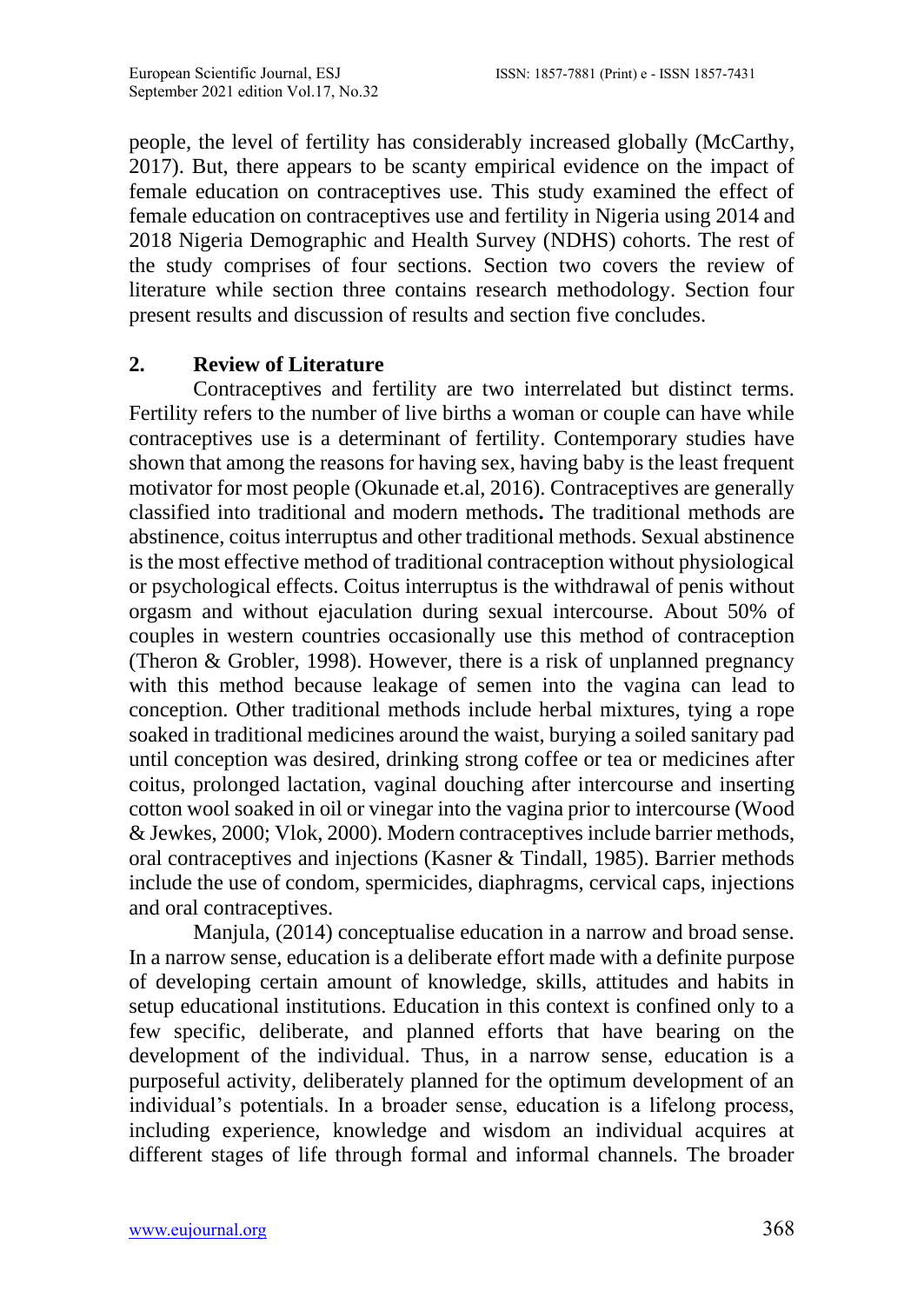view considers education as an act or experience that has formative or additive effect on the personality of an individual. It is assumed that education is both an instrument of social change and an investment in national development.

Adjei, Sarfo and Asiedu (2014) in their study of psychosocial factors affecting contraceptive usage in Ghana examine the relationship between some selected socio-demographic variables and current contraceptive use among Ghanaian women. The authors found that despite the remarkable efforts made in improving contraceptive prevalence rate in Ghana there are still substantial constrains to the number of users of contraceptive in the country. These constraints include education, knowledge of access to contraceptive method, knowledge of method, employment status, marital status, region of residence, fertility preference and ethnicity. Though the authors' expected a strong association between education and contraceptive use due to their findings from the previous studies. Knowledge of access to contraceptive method was however found to be the most important factor. Savage-Oyekunle (2018) in Appraisal of Nigeria's Obligation on Adolescents' Access to Sexual and Reproductive Health Care explores the responsibility of the Nigerian state towards ensuring female adolescents' access to sexual and reproductive health (SRH) care information and services especially contraceptive information and services. The study found concluded by stating the need for judicial activism and stricter monitoring of the government's activities in other to ensure that adolescents enjoy actual access to SRH care information and services.

Obomeghie, Abubakar and Abdulrahman (2018) on the empirical evidence of the impact of net-migration on total fertility rate in sub-Saharan African countries from Nigeria analysed the impact of net migration on total fertility rate in Sub-Saharan African countries using data from Nigeria. The study was as a result of the need for the sub-Saharan African countries to have a balanced fertility rate that will enable them to achieve their desired economic growth and development. The study found that net-migration positively impact total fertility rate in Nigeria. Musyoka, Korir, Omolo and Nzai (2018) on an empirical analysis of the effect of poverty on health care utilization in Kenya with use of negative binomial regression and the 2013 Kenya household expenditure and utilization survey dataset found that increase in wealth leads to reduction in poverty, hence, increase health care utilization. Other factors that had a positive effect on health care utilization were according to the study are household size, early levels of education, and distance to the nearest health facility. Russell, Rahman, Monte-Serrat and Arafat (2017) on exploring the decision-making power of Bangladeshi women of reproductive age: results from a national survey examined the decision making authority and gender role of Bangladeshi women of reproductive age group. The study found that respondents from richest background and urban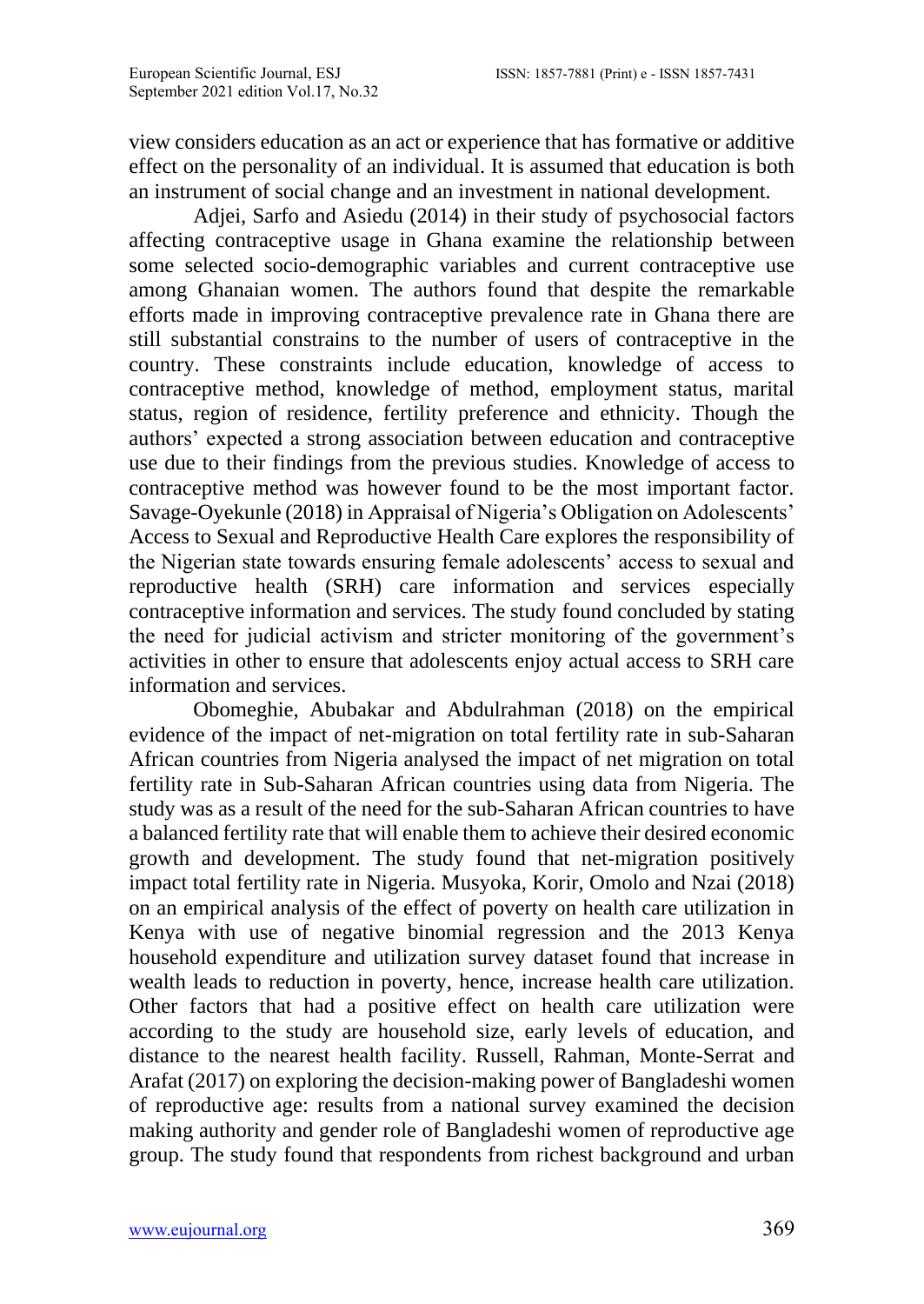residence and with higher educational attainment were more likely to take their own decisions. Working status and membership to NGO were also found to be significantly associated with decision making power of women. More importantly, poor attainment of primary education, low employment, and few NGO memberships were the hindrance in women empowerment in Bangladesh.

The relationship between education and fertility has a long history in the fields of economics and demography. Jejeebhoy (1995) categorizes four patterns of the relationship between education and fertility. In the first pattern, there is a straight inverse relationship between education and fertility. This pattern supports the much known hypothesis that fertility falls monotonically with increased women's years of schooling. The second pattern depicts an inverted U or J shaped curvilinear relationship. This pattern indicates that the first few years of schooling increases fertility initially, but the trend is eventually reversed. The third pattern is similar with the first one but the relationship is 7-shaped. The 7-shaped curve means that the first part of the curve is horizontal which suggests that the first few years of schooling have either no effect or produces a slight rise in fertility. The second part of the curve indicates that the curves falls dramatically which indicates that more years of schooling is inversely related to fertility. In the fourth pattern, a positive or no relationship was demonstrated. Colleran, (2014), using linear and binomial multi-level regression techniques in Poland found that community level of education rather than individual level of education reduces fertility rate in that community. Studies have hypothesized that education is related to favourable attitudes toward birth control, improved knowledge of birth control, and better spousal communication, which lead to effective use of contraception.

Ainsworth, (1996) identified four main transmission mechanisms between women's schooling, contraceptives use and fertility. These are wage effects, higher demand for child schooling, lower child mortality and more effective use of contraception. A woman's schooling not only increases her chances of entering the labour market but also leads her to command a higher wage. Among the effects of higher wage is the opportunity cost of women's time in rearing children which raises the cost of having children. Educated women are more likely to exercise the "quality-quantity trade-off' of their children, consider the benefit of their schooling and develop higher aspirations for their children's schooling. The trade-off is not a new event in the developed society, but a recent trend in some parts of Sub-Saharan African countries. The usual cited factor in explaining the link between education and contraceptives use is women's autonomy. The link between education and women's autonomy has been strongly acknowledged that studies have often used education and literacy as substitutes for women's autonomy (Riyami, Afifi & Mabry, 2004).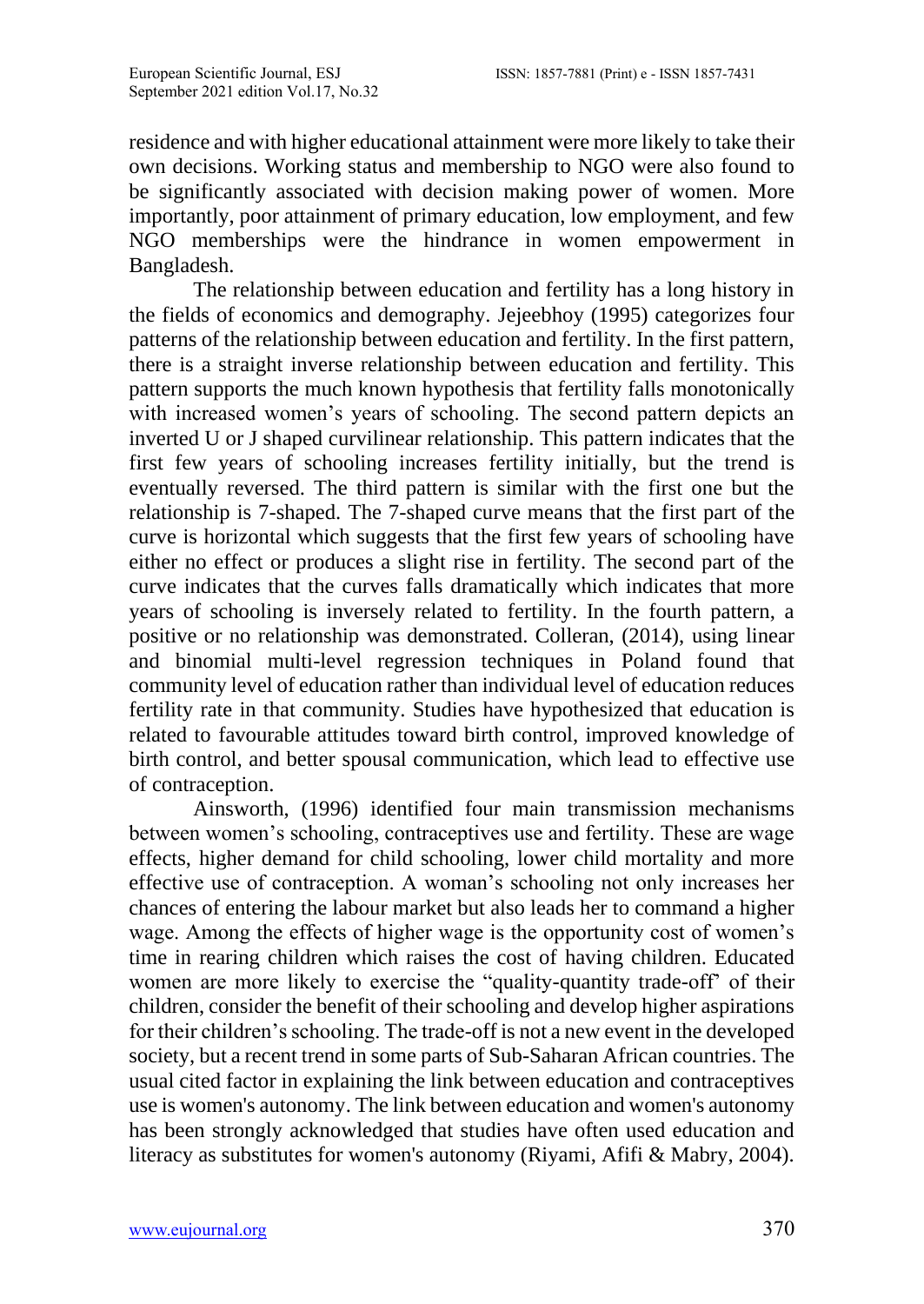Autonomy is linked to women's decision-making power; its use may thus vary according to the context, such as the family or the workplace, and the power relations between men and women. Saleem & Bobak, (2005) and Riyami, Afifi & Mabry, (2004) in the studies of Asia and the Middle East focus on women's participation in household's decision-making and freedom of movement. These indicators hardly fit into the cultural context of Sub-Saharan Africa, where women generally have considerable economic independence, access to resources, freedom of movement, and decision-making power with respect to their own lands and commercial activities. Indicators that have tried to show the influence of women's autonomy through the dynamics of marital relationships have focused on spousal communication of family planning and husbands' approval/disapproval of family planning. Spousal communication is considered an indicator of power relations between couples (Blanc, 2001) and has also been associated with educational background (Blanc & Wolff, 2001). Gage (1995) argues that spousal discussion of family planning could be a reflection of women's autonomy. Demographic Health Survey (DHS) data across sub-Saharan Africa have also shown that women who discussed family planning with their spouses were more likely to use contraception (Korra, Sharan & Valente, 2002). Husband's education level is another factor considered important in terms of the relative difference between husband and wife (Blanc, 2001; Wolff, Blanc & Gage, 2000). Hemmings, Lemma & Antoni, (2008) and Korra (2002) suggest that women's education impacts on their level of knowledge, and through it their contraceptive use.

Isenberg (2003) stressed the importance of having a place of internal control. The place of internal control is a person's belief in the effectiveness of their own behaviour, rather than that of others, chance, fate or luck. Women with high level of internal control are more likely to use contraceptives. Women tend to use a more scientific standard to cope with life events, such as births and marriages, and less of the superstition and supernatural explanations that prevail in traditional societies (Isenberg, 2003).

# **3. Methodology**

This study adopted microeconomic household theory of fertility as theoretical framework. The microeconomic theory of consumer behaviour assumes that an individual with a given set of tastes or preference for a range of goods (utility function) tries to maximize the satisfaction derived from consuming these goods subject to his or her own income constraint and the relative prices of all goods. Todaro and Smith (2015) posited that couple's demand for children can be treated as similar to the demand for goods and services. Fertility is seen as an answer to the couple's demand for children relative to other goods. Indeed, demand for children depends on household income, on the cost of children, and on parents' tastes or preferences for children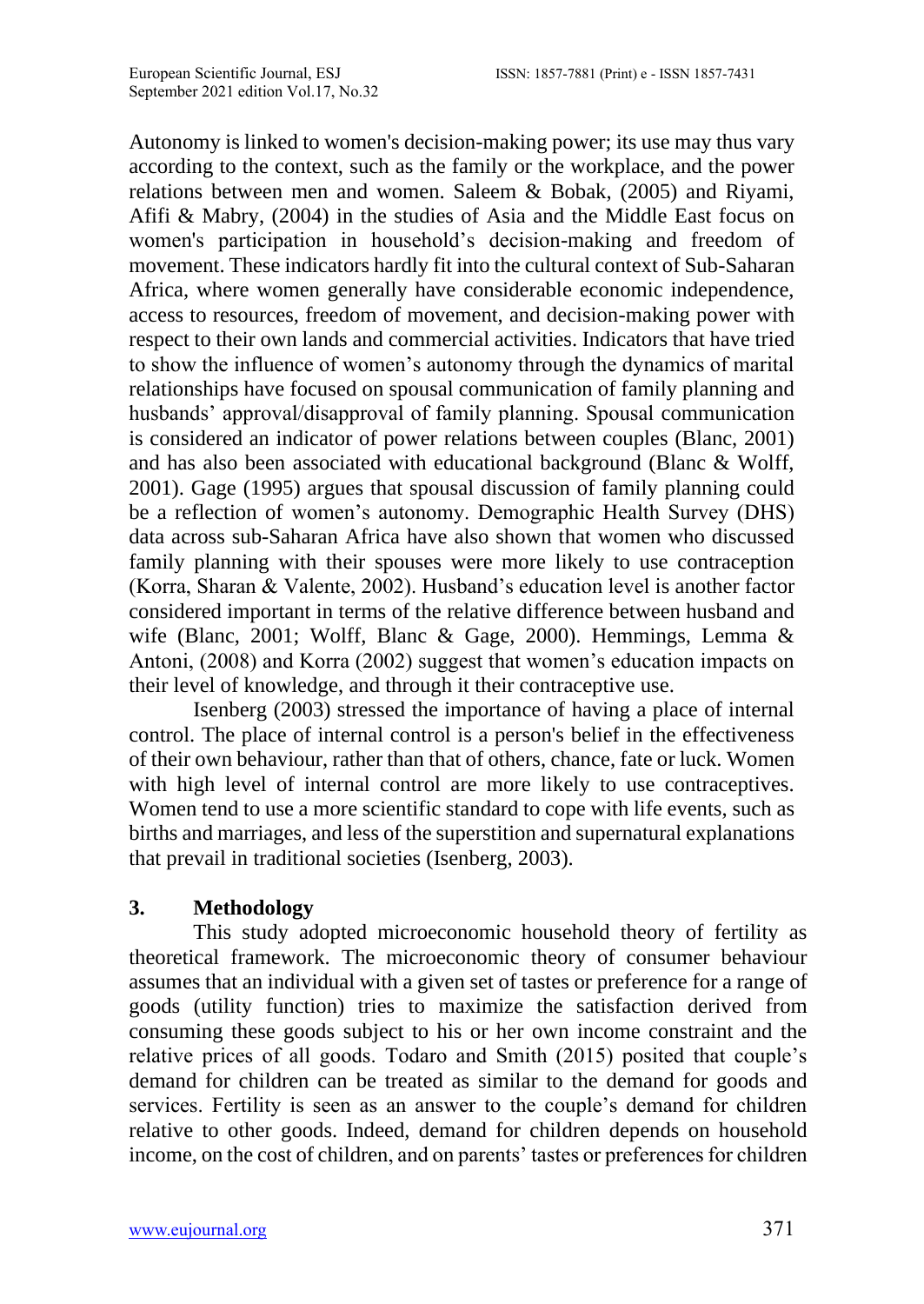relative to other goods and services that provide utility to the couple. Economic theory suggests that a higher income is expected to be associated with a greater demand for children, if children are treated as normal goods. Also, Todaro and Smith (2015) assume that the usual income and substitution effect can be applied. That is, if other factors are held constant, the desired number of children can be expected to vary directly with household income, inversely with the price (cost) of children and inversely with tastes for other goods relative. These relations can be expressed thus:

$$
C_d = f(Y, P_c, P_x, T_x, \dots, n)
$$
 (1)

Where  $C_d$  is the demand for children and a function of household income (Y), price of children ( $P_c$ ), prices of other goods ( $P_x$ ) and tastes of goods relative to children  $(T_x)$ . We derived two models in application of this theory. The first model analyses the determinants of contraceptives use and the second model deals with fertility. These two models are dependent on socio-economic, demographic and proximate variables. The fertility model assumes that women attempt to maximize their level of utility given all goods and services. Given this framework, the model is specified as follows: Contr

 $= f(Edpri, Edsec, Edter, Y_l, Y_m, Y_{h_i}Fam_P, K_n, Age, Age^2, Urb, In, Sib, Cul$ … … (2)

Equation (2) states that contraception is a function of primary education, secondary education, tertiary education, knowledge of family planning, knowledge of ovulation cycle, age, region, income, number of siblings, and cultural traits. The fertility model in equation (3) below is specifies as a function of primary education, secondary education, higher education, family planning knowledge, contraceptives use, age, region, income, number of siblings, and cultural traits or believe thus:

#### Fert

$$
= f(Edpri, Edsec, Edter, Work, Y1, Ym, Yh, FamP, Kn, ContrAge, Urb, Sib, Cul.... (3)
$$

The explicit form of both equation (2) and equation (3) can be stated thus:  $Contr = \beta_0 + \beta_1 Edpr + \beta_2 Edsec + \beta_3 Edter + \beta_4 work + \beta_5 Y_{l+} \beta_6 Y_m$  $+\beta_7Y_h + \beta_8famP + \beta_9KnoV + \beta_{10}age + \beta_{11}Urb$  $+ \beta_{12}Sib+\beta_{13}Cul + \mu_i$ … … … … . . (4)  $Fert = \beta_0 + \beta_1 Edpr + \beta_2 Edsec + \beta_3 Edter + \beta_4 work + \beta_5 Y_{l+} \beta_6 Y_m$  $+ \beta_7 Y_h + \beta_8 f \alpha mP + \beta_9 K n oV + \beta_{10} age + \beta_{11} Urb$  $+ \beta_{12}Sib+\beta_{13}Cul + \beta_{14}Contr + \mu_i$  $\dots \dots \dots (5)$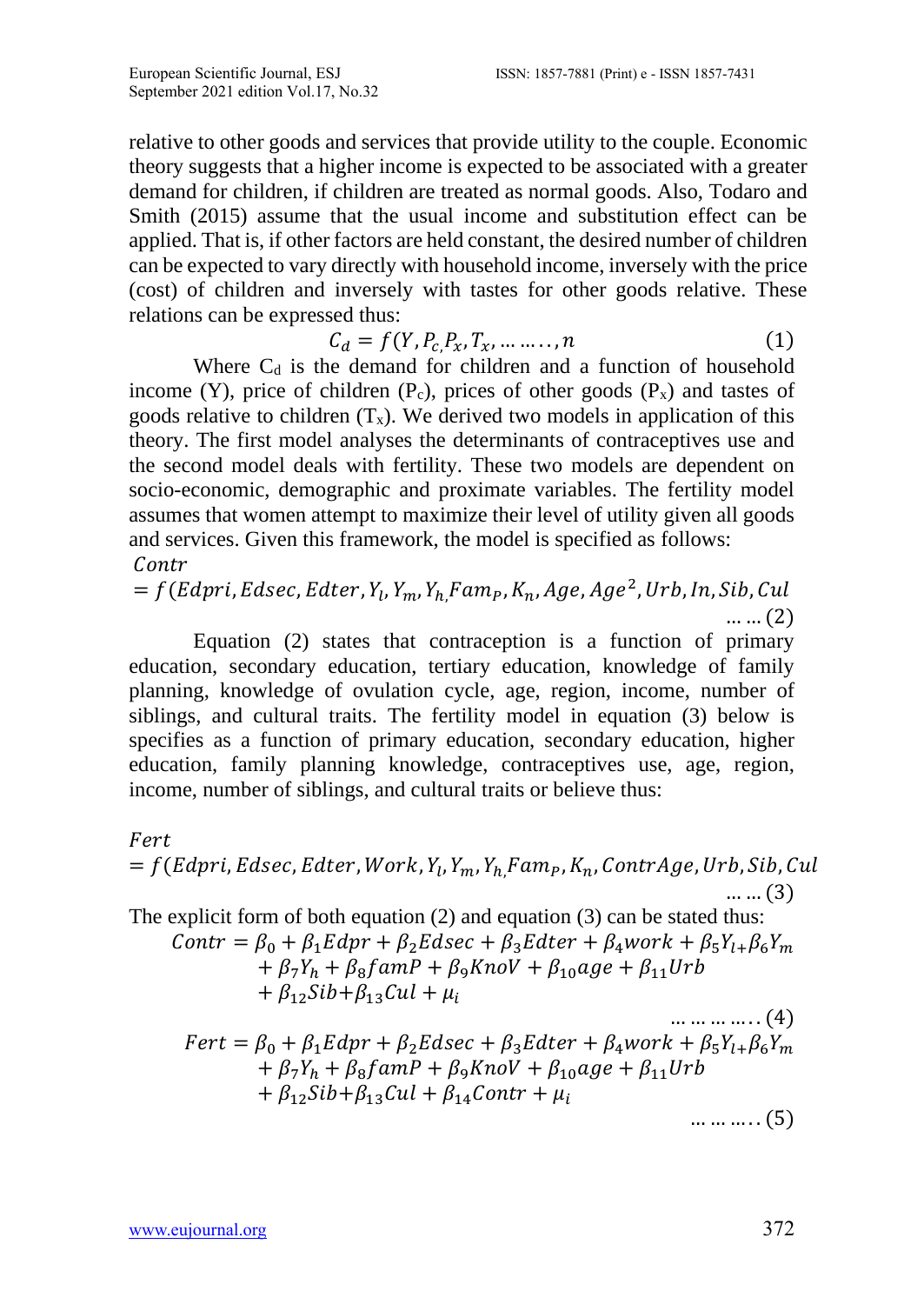Equation (4) states that contraceptive use (Contr) depends on female primary education (Edpr), female secondary education (Edsec), female tertiary education (Edter), low-income  $(Y_1)$ , middle-income  $(Y_m)$ , high-income  $(Y_h)$ , family planning knowledge (FamP), knowledge of ovulation cycle (KnoV), age of women (Age), urban resident (Urb), cultural-trait variables such as son preference (Cul), number of siblings (Sib) and error term  $(\mu)$  representing other factors that affects contraceptives use. Also, equation (5) states that fertility depends on all variables defined in equation (4) and contraceptives use.

From Ainsworth (1996), the signs of the coefficients in the fertility model in equation (5) are opposite to those in the contraceptive model of equation (4). Therefore, the expected signs of the coefficients of the fertility model are based on the contraceptive model. If a variable has a positive sign in the contraceptive model, the same variable is expected to have a negative sign in the fertility model and vice versa. In the contraceptive model the a prior expectations are  $\beta_1$ ,  $\beta_2$ ,  $\beta_3$ ,  $\beta_4$ ,  $\beta_6$ ,  $\beta_7$ ,  $\beta_8$ ,  $\beta_9$ ,  $\beta_{12}$ ,  $\geq 0$ , and  $\beta_5$ ,  $\beta_{10}$ ,  $\beta_{11}$ ,  $\beta_{13}$ ,  $\beta_{14}$  $<$  0 while in the fertility model the a priori expectations are β<sub>1</sub>, β<sub>2</sub>, β<sub>3</sub>, β<sub>4</sub>, β<sub>6</sub>, β7, β8, β9, β12 < 0 and β5, β10, β11, β13, β<sup>14</sup> > 0.

### **3.1. Data and Estimation Techniques**

The data for the study are drawn from the 2014 and 2018 cohorts of Nigeria Demographic and Health Survey. The two sets of the data were chosen to examine behavioural pattern changes in the determinants of contraceptives use and fertility in Nigeria over the years. The Nigeria Demographic and Health Survey (NDHS) were implemented by the National Population Commission. The resources for the conduct of the survey were provided by the United States Agency for International Development (USAID), the United Nations Population Fund (UNFPA), the United Kingdom Department for International Development (DFID) (through the Partnership for Transforming Health Systems Phase II (PATHS2), and the government of Nigeria (through the National Planning Commission) while ICF Macro International provided technical support throughout the duration of the survey. The survey data provided information on contraceptives use, maternal and child health, child survival, HIV/AIDS/STIs and reproductive health. The survey instrument, which is fairly comprehensive, asks respondents a series of questions regarding educational attainment, contraceptive use, rural/urban domicile, and fertility.

The model describing contraceptive use employs logit estimation technique. The dependent variable is the probability that a woman uses contraceptive before her first child. The fertility model which assumes that women attempt to maximize their level of utility given all goods and services utilizes negative binomial regression method. The dependent variable is the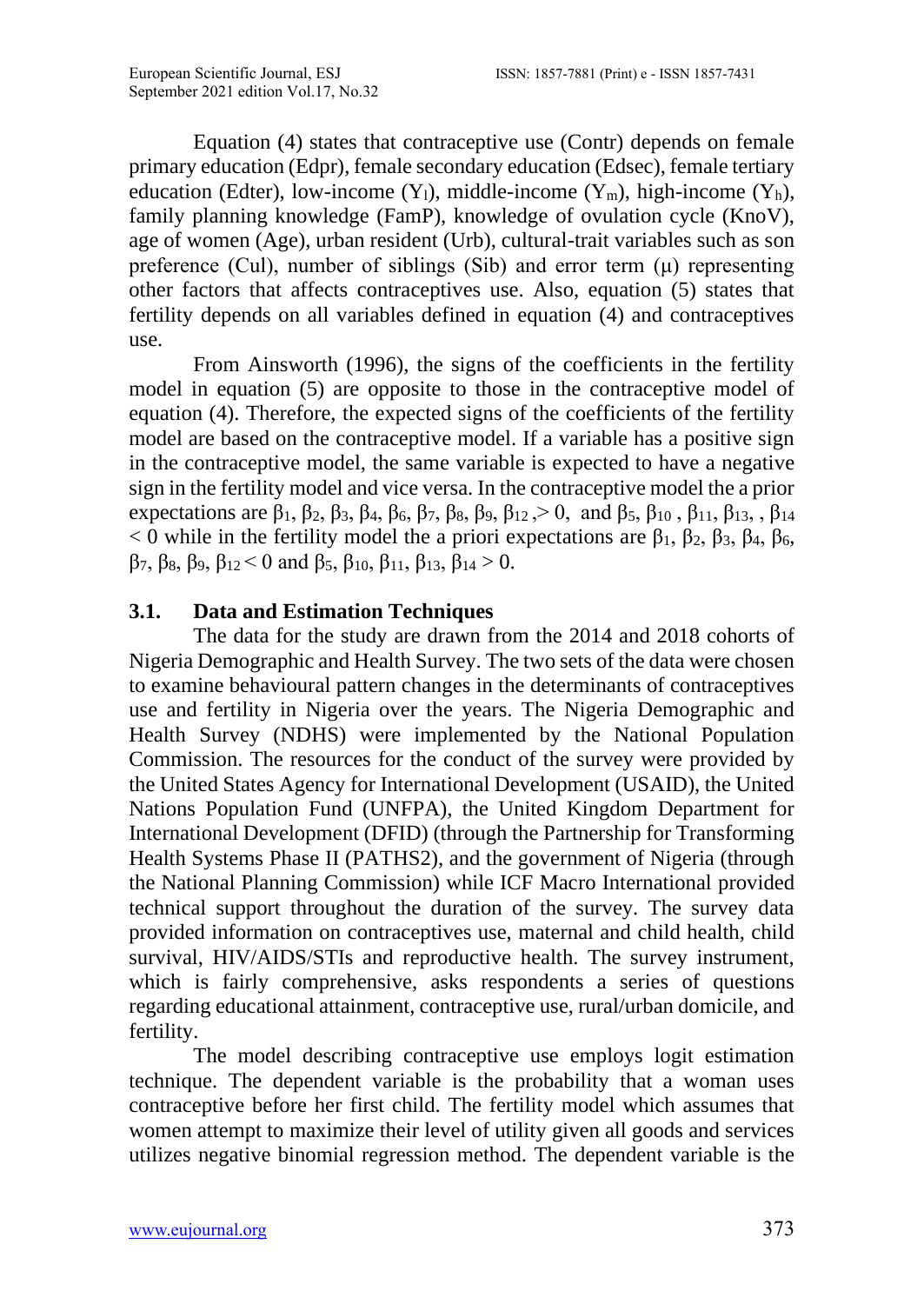number of children per woman, and it is measured as count data. The independent variables are the same with those of the contraceptive model, with the exception that in the fertility model contraceptive use is among the explanatory variable. Table 1 gives a clear description of all the variables used in the study.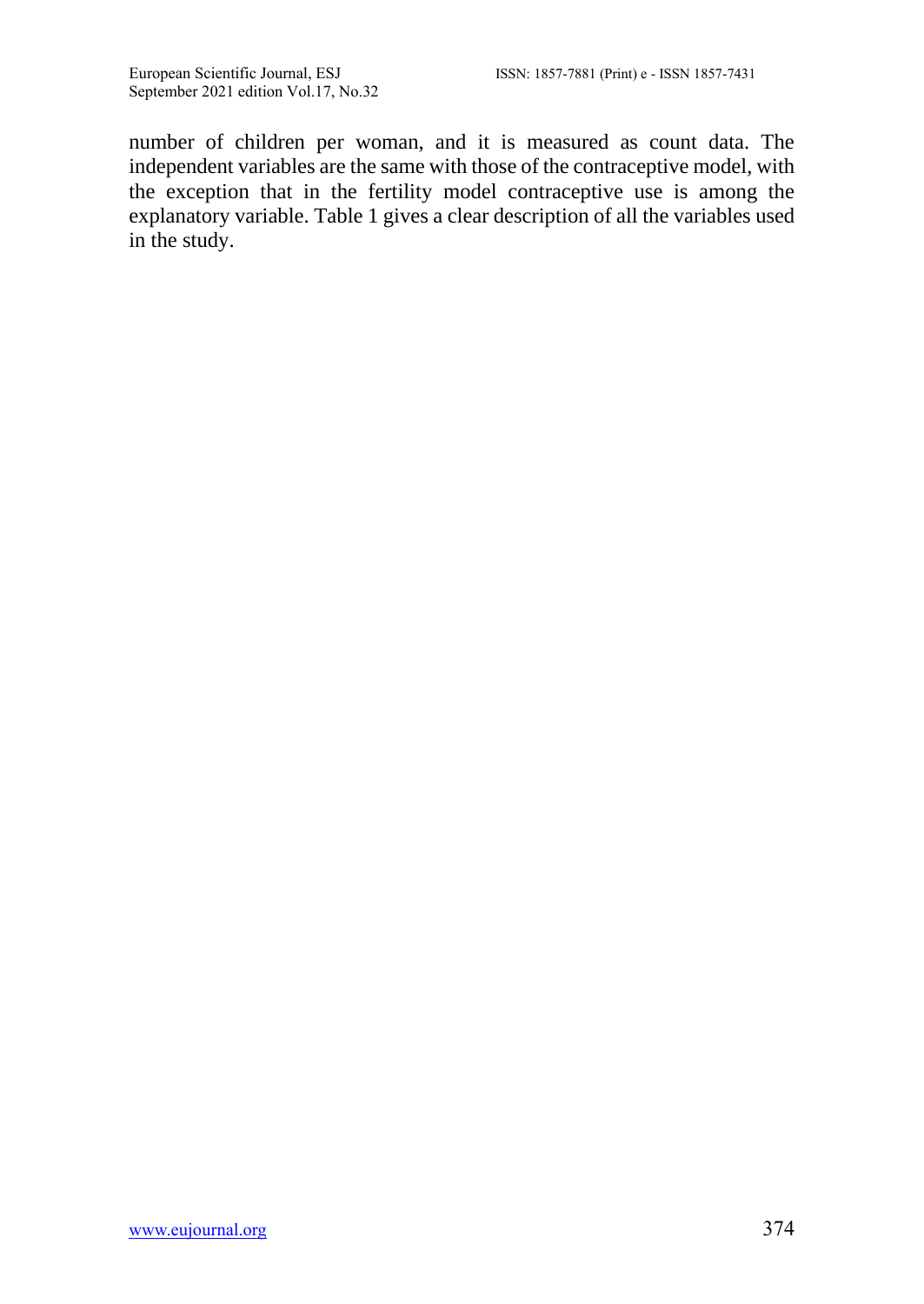|                  | <b>rapic 1.</b> Description of the variables                                            |                    |
|------------------|-----------------------------------------------------------------------------------------|--------------------|
| <b>Variables</b> | <b>Definition</b>                                                                       | <b>Description</b> |
| Contr            | This is the variable for contraceptive use. 1 if a woman uses contraceptive, else 0     | Dichotomous        |
| Fert             | Fertility variable, the Total number of children born per woman                         | Count              |
| Edpr             | Primary level of education. 1 if a woman has primary education, otherwise 0             | Dichotomous        |
| Edsec            | Secondary level of education. 1 if a woman has secondary education, otherwise 0         | Dichotomous        |
| Edhigh           | Post-secondary level of education. 1 if a woman has tertiary education, otherwise 0     | Dichotomous        |
| Lowincome        | Lower income earners. 1 if a woman is from low income household, otherwise 0            | Dichotomous        |
| Middleincome     | Average income earners. 1 if a woman is from average income household, else 0           | Dichotomous        |
| Highincome       | High income earners. 1 if a woman is from high income household, otherwise 0            | Dichotomous        |
|                  | Knowledge of local family planning centre. 1 if a woman ever heard of a local family    | Dichotomous        |
| FamP             | planning otherwise 0                                                                    |                    |
| KnoV             | Knowledge of ovulatory cycle. 1 if a woman has knowledge of ovulatory cycle otherwise 0 | Dichotomous        |
| Age              | The current age of a woman                                                              | Continuous         |
| Agesquared       | The square of the current age of women                                                  | Continuous         |
| Urb              | Place of residence. 1 if a woman lives in urban residency, otherwise 0                  | Dichotomous        |
| Sib              | The number of siblings a woman has                                                      | Continuous         |
| Cul              | Son preference. 1 if a woman prefers more sons to daughters, otherwise 0                | Dichotomous        |

#### **Table 1:** Description of the Variables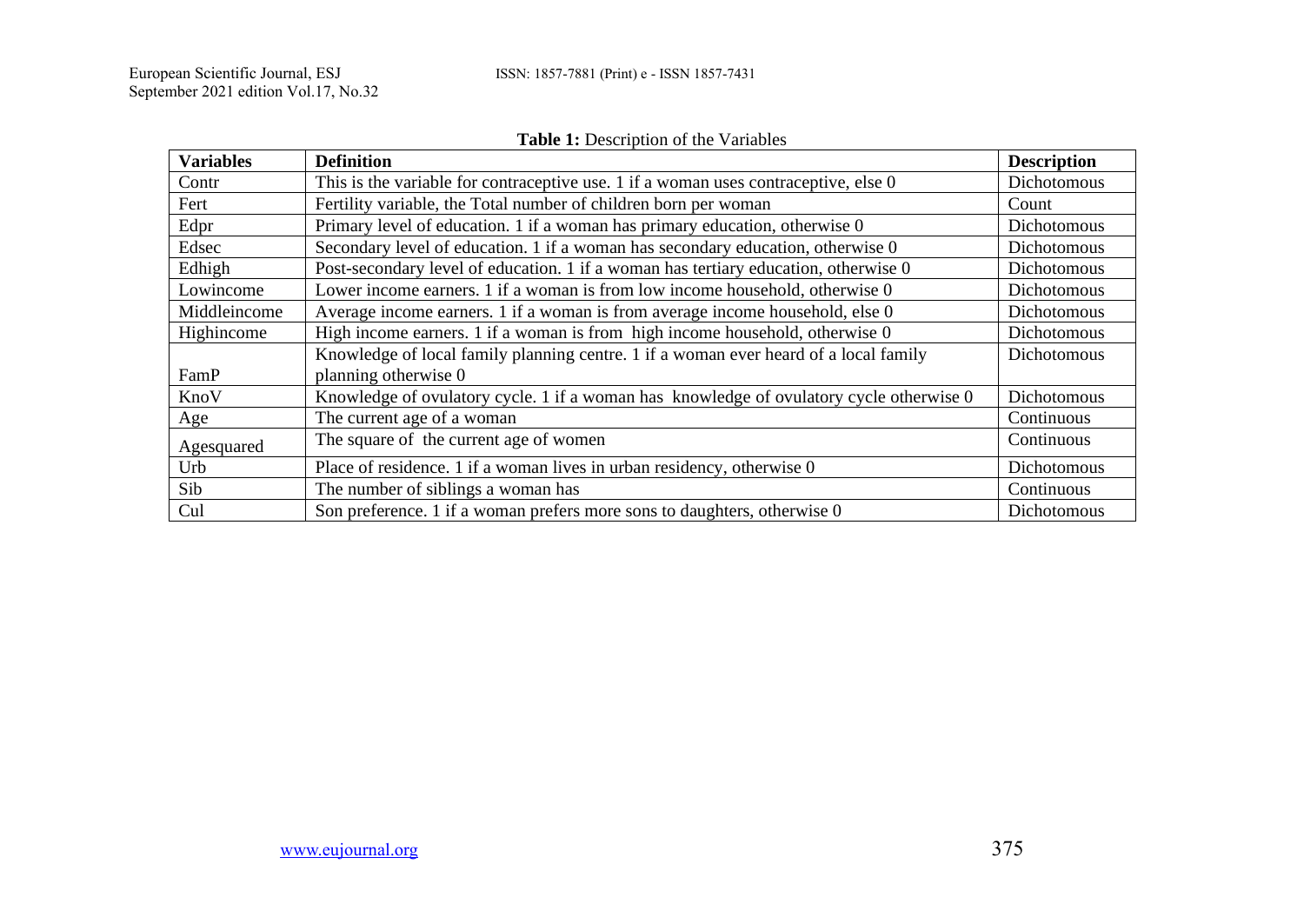Table 2 shows the descriptive statistics of the Nigeria Demographic and Health Survey (NDHS) data for 2013, 2018 cohorts and both years combined. The mean and standard deviation of contraceptives use was between 0.13 to 0.15 and 0.34 to 0.37 for years 2013, 2018 and both years combined. The results show that at least women give birth to at least three children for both years with the values of 3.14 for 2013, 3.07 for 2018 and 3.09 for both years combined. This shows that the average number of live births by women did not differ significantly from 2013 to 2018. The average number of women that attains primary education was between 0.18 and 0.19; secondary education was between 0.33 and 0.47 and between 0.08 and 0.09 for tertiary education. The average number of women engaged in gainfully employment was between 0.68 and 2.79. This show about 310% increase in the number of working women between 2013 and 2018. There was no significant change in the income group of women from 2013 – 2018. The results show the average low-income women to be between 0.19 and 0.20; 0.19 and 0.21 for middle-income and between 0.18 and 0.22 for the high income women. Between 48 and 51 women knows local family planning centre while about 2 and 3 women have knowledge of their ovulatory period. An average woman was about 29 years of age and about 31 - 40 of them reside in urban area. The average number of siblings for women was about 5 while about 9 to 14 women have preference for a male child. The descriptive statistics results do not show any significant change in the women reproductive behavioural pattern from 2013 to 2018.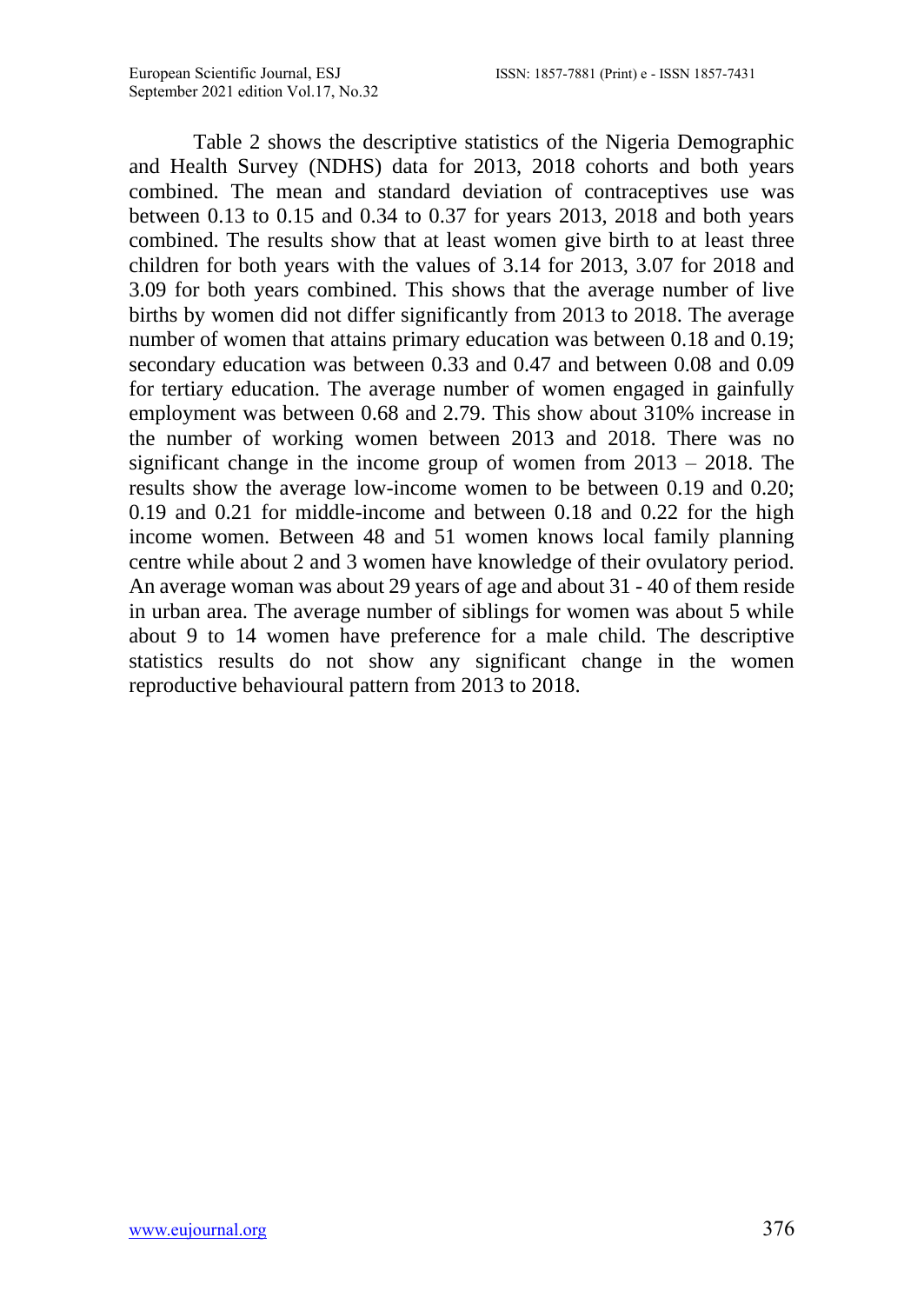| <b>Table 2:</b> Descriptive Statistics<br><b>Year 2013</b><br><b>Year 2018</b><br>Combined Years $(2013 \& 2018)$ |             |       |                |            |             |       |                  |            |             |       |                |            |
|-------------------------------------------------------------------------------------------------------------------|-------------|-------|----------------|------------|-------------|-------|------------------|------------|-------------|-------|----------------|------------|
|                                                                                                                   |             |       |                |            |             |       |                  |            |             |       |                |            |
|                                                                                                                   | <b>Mean</b> | Std.  | Min            | <b>Max</b> | <b>Mean</b> | Std.  | Min              | <b>Max</b> | <b>Mean</b> | Std.  | Min            | <b>Max</b> |
| <b>Variables</b>                                                                                                  |             | Dev.  |                |            |             | Dev.  |                  |            |             | Dev.  |                |            |
| Contr                                                                                                             | 0.13        | 0.34  | $\Omega$       |            | 0.16        | 0.37  | $\Omega$         |            | 0.15        | 0.35  | $\Omega$       |            |
| Fert                                                                                                              | 3.14        | 3.08  | $\Omega$       | 18         | 3.07        | 3.03  | $\Omega$         | 18         | 3.09        | 3.05  | $\Omega$       | 18         |
| Edpr                                                                                                              | 0.19        | 0.39  | $\Omega$       |            | 0.18        | 0.39  | $\Omega$         |            | 0.19        | 0.39  | $\mathbf{0}$   |            |
| Edsec                                                                                                             | 0.33        | 0.47  | $\Omega$       |            | 0.37        | 0.48  | $\Omega$         |            | 0.35        | 0.48  | $\mathbf{0}$   |            |
| Edhigh                                                                                                            | 0.08        | 0.27  | $\Omega$       |            | 0.09        | 0.29  | $\boldsymbol{0}$ |            | 0.09        | 0.28  | $\mathbf{0}$   |            |
| Working                                                                                                           | 0.68        | 2.62  | $\Omega$       |            | 2.79        | 4.33  | $\Omega$         | 96         | 2.74        | 3.65  | $\Omega$       | 96         |
| Lowinco                                                                                                           | 0.20        | 0.40  | $\Omega$       |            | 0.19        | 0.39  | $\Omega$         |            | 0.19        | 0.39  | $\mathbf{0}$   |            |
| Midleinc                                                                                                          | 0.19        | 0.39  | $\Omega$       |            | 0.21        | 0.04  | $\Omega$         |            | 0.20        | 0.40  | $\Omega$       |            |
| Higherinc                                                                                                         | 0.18        | 0.39  | $\Omega$       |            | 0.22        | 0.41  | $\Omega$         |            | 0.20        | 0.40  | $\Omega$       |            |
| FamP                                                                                                              | 0.48        | 1.19  | $\theta$       |            | 0.51        | 1.14  | $\Omega$         |            | 0.49        | 1.16  | $\Omega$       | 9          |
| KnoV                                                                                                              | 2.55        | 2.91  |                | 9          | 1.85        | 2.30  |                  | 9          | 2.18        | 2.63  |                | 9          |
| Age                                                                                                               | 28.65       | 9.49  | 15             | 49         | 28.86       | 9.69  | 15               | 49         | 28.76       | 9.59  | 15             | 49         |
| Agesqu                                                                                                            | 910.8       | 590.0 | 225            | 2401       | 926.9       | 602.7 | 225              | 2401       | 919.4       | 596.9 | 225            | 2401       |
| Urb                                                                                                               | 0.31        | 0.46  | $\theta$       |            | 0.40        | 0.49  | $\Omega$         |            | 0.36        | 0.48  | $\theta$       |            |
| Sib                                                                                                               | 5.41        | 2.69  | $\overline{0}$ | 19         | 5.35        | 2.64  | $\overline{0}$   |            | 5.38        | 2.67  | $\overline{0}$ | 19         |
| Cul                                                                                                               | 14.38       | 30.62 | $\Omega$       | 99         | 9.01        | 24.13 | $\Omega$         | 99         | 11.49       | 27.45 | $\Omega$       | 99         |

**Table 2: Descriptive Statistic**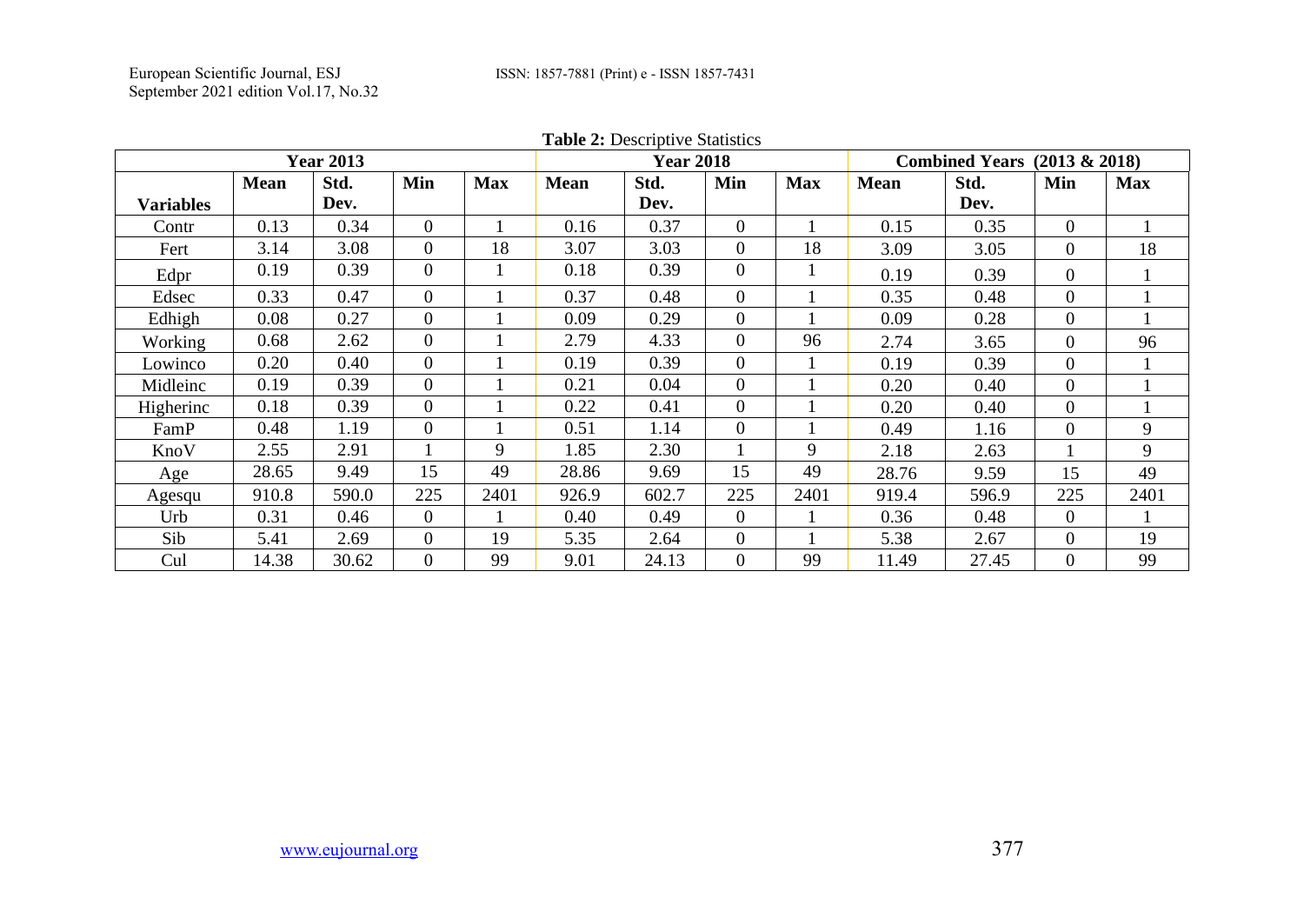#### **4. Results and Discussion**

Table 3 shows the logistic regression results for the contraceptives use model for 2013, 2018 and both years combined. The results were interpreted using marginal effects because the coefficients cannot be interpreted as the change in the expected count for a unit change in explanatory variable (Wooldridge, 2010). The results show that variables that are significant in 2013 are also significant in 2018 and variables that are negatively or positively signed in 2013 also have the same signs in 2018. This means that the determinants of contraceptives use by women in Nigeria are not significantly different for both years. This is an important contribution of this study and this is a key message for any policy design on fertility in Nigeria. Women's schooling significantly impacts the probability of using contraceptives. The coefficients of primary, secondary and tertiary education are significantly positive, indicating that women's education increases the chances of contraceptives use. The marginal effect shows that if a woman has primary or secondary or tertiary education, the likelihood of contraceptives use increases by a factor of 0.185, 0.238 and 0.252 respectively. These results are consistent with a priori expectations. The results further confirmed that women's education increases receptivity of awareness and contraceptives use to control fertility. This is consistent with Bertrand, (1993) who found that education affect the distribution of authority within the households, whereby women may increase their authority with husbands and affect fertility and Adjei, Daniel, Jacob Owusu Sarfo and Michael Asiedu (2014) study also corroborate this result. Working women are more likely to use contraceptives. Household income measured as low-income, middle-income and high-income show that both low and middle income women are less likely to use contraceptives while high-income women are more likely to use contraceptives. But, only the coefficients of low-income and high-income are statistically significant.

The awareness of local family planning programme (famP) significantly impacts the probability of contraceptives use. The marginal effect shows that if a woman is aware of family planning programme, the likelihood of contraceptives use increases by a factor of about 2%. Correct knowledge of a woman's ovulatory cycle is negatively statistically significant at 1% level. Its marginal effect suggests that a woman awareness of her ovulatory cycle is likelihood to reduce the use of contraceptives by a factor of 1.1%. This suggests that women who know when they are likely to conceive are unlikely to use contraceptives. Woman's age and the square of age suggest that women in their reproductive years are more likely to use contraceptives but the usage reduces as they grow old. Women with many siblings are less likely to exercise contraception. The marginal effect suggests absence of any relationship between number of siblings and contraception. Finally, son preference appears as one of the major obstacles to contraceptives use. Son preference (cul) is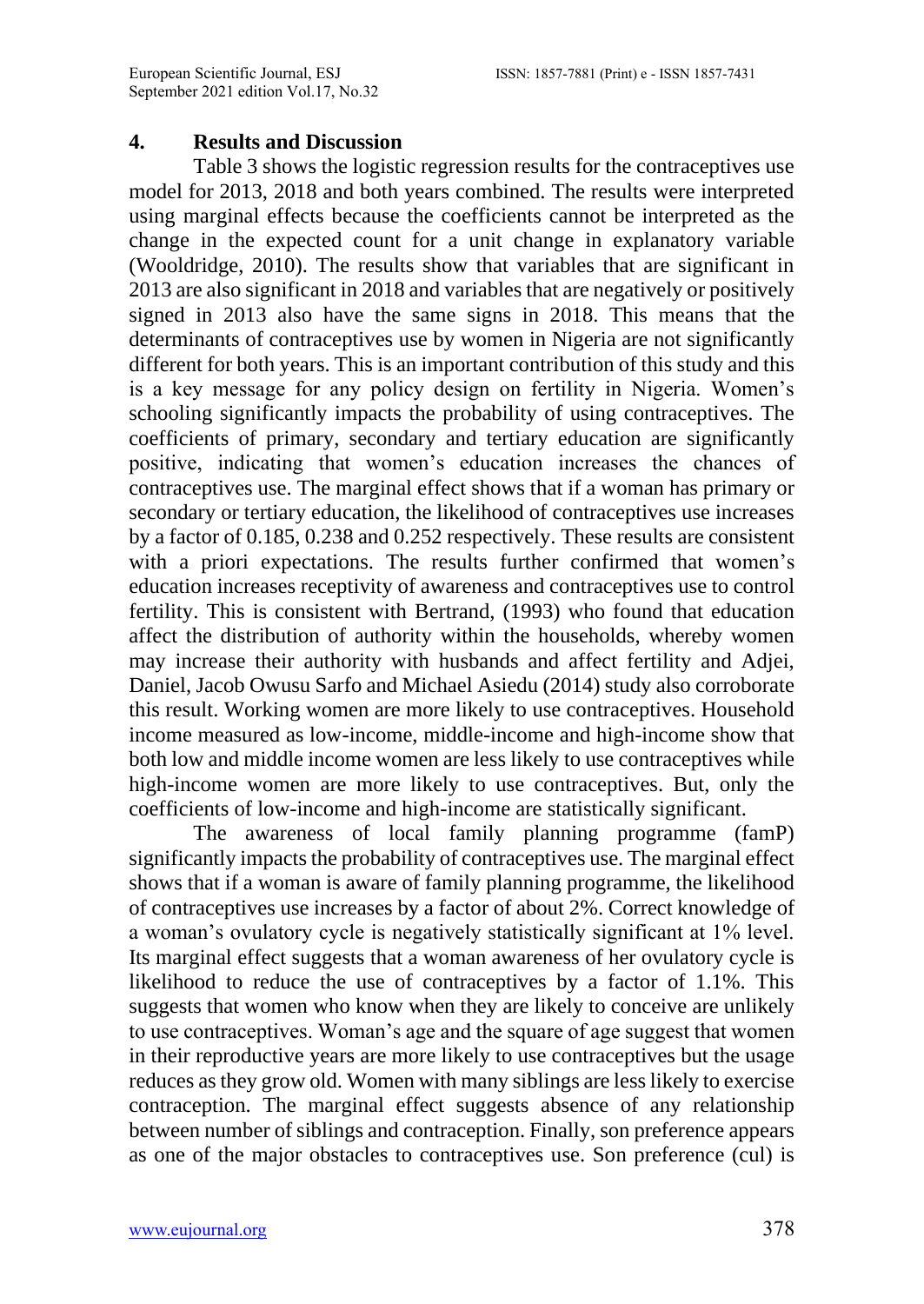negative and statistically significant at one 1% level but not different from zero. Its marginal effect shows that son's preference decreases the likelihood of contraceptives use by a factor of 0.0008. This is consistent with a priori expectation that women who desired sons may not use contraceptives as long as they do not have the preferred number of son.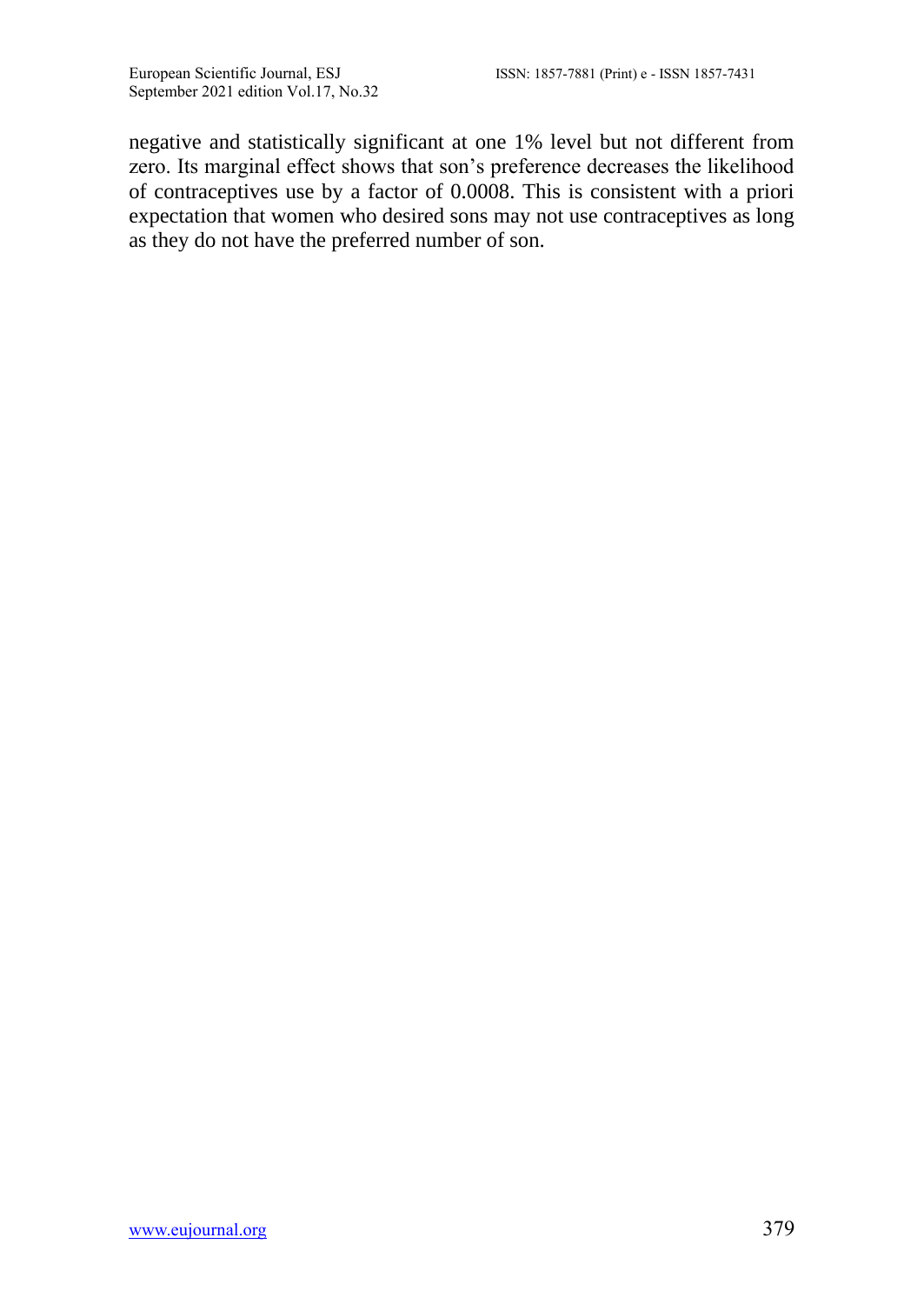| DEPENDENT VARIABLE: CONTRACEPTIVES USE                            |                       |                            |             |                               |                                           |                                  |             |                               |                             |                        |         |               |
|-------------------------------------------------------------------|-----------------------|----------------------------|-------------|-------------------------------|-------------------------------------------|----------------------------------|-------------|-------------------------------|-----------------------------|------------------------|---------|---------------|
|                                                                   | 2018                  |                            |             |                               | <b>Combined Years</b><br>$(2013 \& 2018)$ |                                  |             |                               |                             |                        |         |               |
| Logistic<br><b>Marginal</b><br><b>Effect</b><br><b>Regression</b> |                       |                            |             | Logistic<br><b>Regression</b> |                                           | <b>Marginal</b><br><b>Effect</b> |             | Logistic<br><b>Regression</b> |                             | <b>Marginal Effect</b> |         |               |
| <b>Variables</b>                                                  | <b>Coeff</b>          | Std.<br><b>Error</b>       | $\bf Dy/dx$ | Std.<br><b>Error</b>          | <b>Coeff</b>                              | Std.<br><b>Error</b>             | $\bf Dy/dx$ | Std.<br><b>Error</b>          | <b>Coeff</b>                | Std.<br>Error          | Dy/dx   | Std.<br>Error |
| Edpr                                                              | $0.88*$               | 0.12                       | 0.14        | 0.02                          | $1.35*$                                   | 0.11                             | 0.22        | 0.02                          | $1.14*$                     | 0.08                   | 0.19    | 0.01          |
| Edsec                                                             | $1.29*$               | 0.11                       | 0.21        | 0.02                          | $1.62*$                                   | 0.11                             | 0.26        | 0.02                          | $1.46*$                     | 0.08                   | 0.24    | 0.01          |
| Edhigh                                                            | $1.40*$               | 0.13                       | 0.22        | 0.02                          | 1.68*                                     | 0.12                             | 0.27        | 0.18                          | $1.55*$                     | 0.09                   | 0.25    | 0.01          |
| Working                                                           | $0.03**$              | 0.01                       | $-0.00$     | 0.00                          | $0.01**$                                  | 0.01                             | 0.00        | 0.00                          | $0.02**$                    | 0.01                   | 0.00    | 0.00          |
| Lowinc                                                            | $-0.27**$             | 0.12                       | $-0.04$     | 0.02                          | $-0.48**$                                 | 0.11                             | $-0.08$     | 0.02                          | $-0.38*$                    | 0.08                   | $-0.06$ | 0.01          |
| Midleinc                                                          | $-0.08$               | 0.09                       | $-0.01$     | 0.02                          | $-0.08$                                   | 0.08                             | $-0.14$     | 0.01                          | $-0.08$                     | 0.06                   | $-0.01$ | 0.01          |
| Highinco                                                          | $0.34*$               | 0.08                       | 0.05        | 0.01                          | $0.39*$                                   | 0.07                             | 0.06        | 0.01                          | $0.37*$                     | 0.05                   | 0.06    | 0.01          |
| FamP                                                              | $0.07**$              | 0.03                       | 0.01        | 0.00                          | $0.10**$                                  | 0.02                             | 0.02        | 0.00                          | $0.09*$                     | 0.02                   | 0.01    | 0.00          |
| Knov                                                              | $-0.00**$             | 0.01                       | $-0.00$     | 0.00                          | $-0.08**$                                 | 0.03                             | $-0.01$     | 0.00                          | $-0.03**$                   | 0.01                   | $-0.00$ | 0.00          |
| Age                                                               | 0.19                  | 0.03                       | 0.03        | 0.01                          | 0.18                                      | 0.03                             | 0.03        | 0.00                          | $0.19*$                     | 0.02                   | 0.03    | 0.00          |
| Agesqu                                                            | $-0.01*$              | 0.01                       | $-0.00$     | 0.00                          | $-0.01*$                                  | 0.01                             | $-0.00$     | 0.00                          | $-0.01*$                    | 0.01                   | $-0.00$ | 0.00          |
| Urb                                                               | $0.17**$              | 0.07                       | 0.03        | 0.01                          | $0.00**$                                  | 0.06                             | 0.01        | 0.01                          | 0.07                        | 0.05                   | 0.01    | 0.01          |
| Sib                                                               | $-0.03*$              | 0.01                       | $-0.00$     | 0.00                          | $-0.03*$                                  | 0.01                             | $-0.00$     | 0.00                          | $-0.02*$                    | 0.01                   | $-0.00$ | 0.00          |
| Cul                                                               | $-0.01*$              | 0.00                       | $-0.00$     | 0.00                          | $-0.00*$                                  | 0.00                             | $-0.00$     | 0.00                          | $-0.01*$                    | 0.00                   | $-0.00$ | 0.00          |
| Const                                                             | $-5.77$               | 0.48                       |             |                               | $-5.68$                                   | 0.41                             |             |                               | $-5.73$                     | 0.31                   |         |               |
|                                                                   | $Chi2 = 597.49$       |                            |             |                               | $F-test = 8843$                           |                                  |             |                               | $P =$<br>$Chi2 = 1477.51$   |                        |         |               |
|                                                                   | $P = 0.0000$          |                            |             |                               | $P = 0.0000$                              |                                  |             |                               | Pseudo $R^2$ =<br>0.0000    |                        |         |               |
|                                                                   | Pseudo $R^2 = 0.0859$ |                            |             |                               | Pseudo $R^2 = 0.0935$                     |                                  |             |                               | 0.0885                      |                        |         |               |
|                                                                   |                       | No of Observation = $6411$ |             |                               | No of Observation $= 8843$                |                                  |             |                               | No of Observation $= 15254$ |                        |         |               |

**Table 3:** Logistic Regressions Results for Contraceptives Use

*\*, \*\*, \*\*\** indicates 1% , 5% and 10% significance level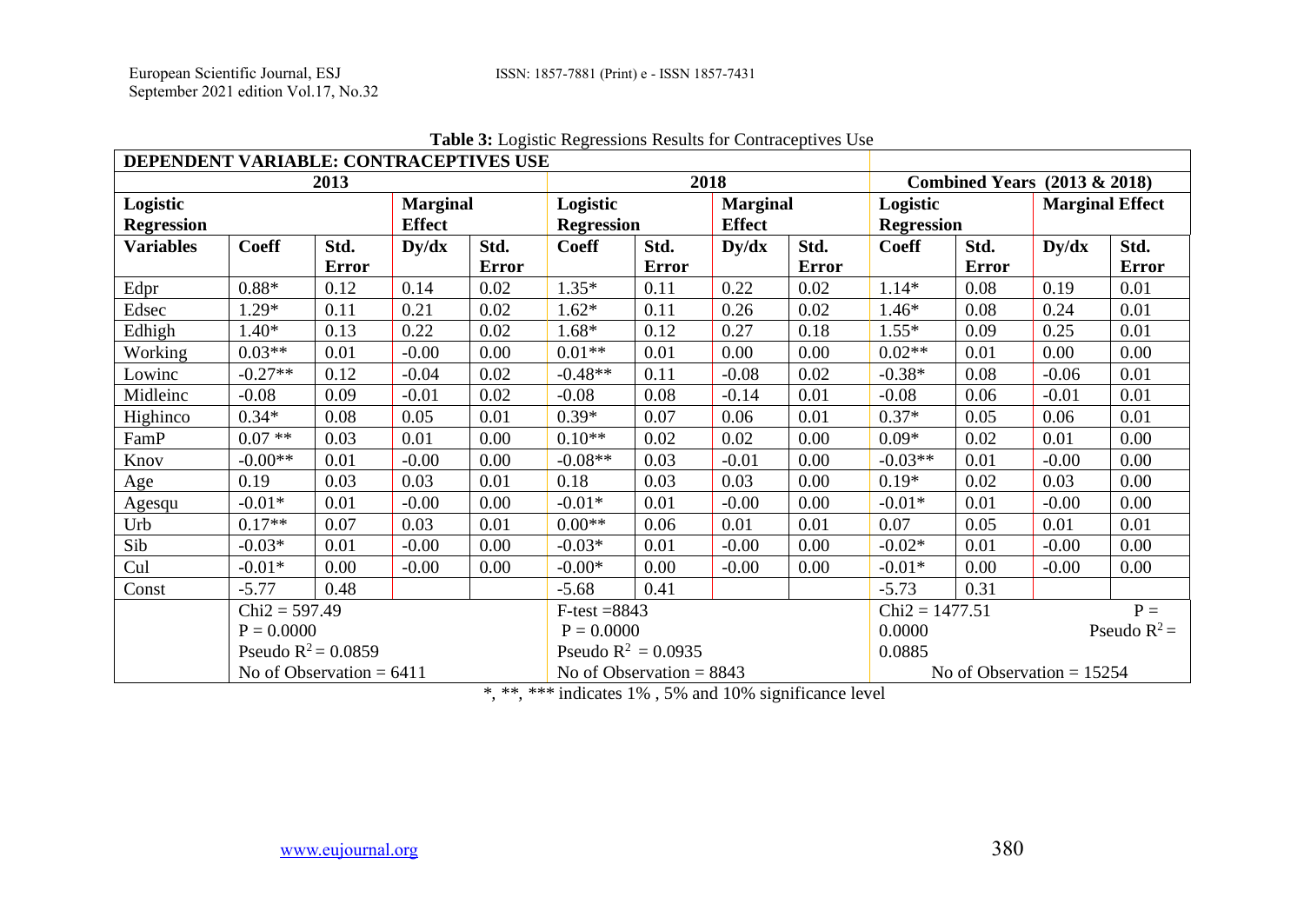Table 4 shows the negative binomial regression results for the fertility model. The results show the same trend like the contraceptive use results. The results show that variables that are significant in 2013 are also significant in 2018 and variables that are negatively or positively signed in 2013 also have the same signs in 2018. Women's schooling significantly reduces the number of children born per woman. All the measures of women's schooling are significantly negative. The marginal effect of the primary, secondary and tertiary education implies that the probability of having more children is 0.35, 1.14 and 2.23 lower for women who have primary, secondary and tertiary education respectively. These results are consistent with the studies of Ainsworth, (1996) and Martin & Juarez, (1995). It can also be seen that reduction in women's fertility increase with an increase in education level. Working women are less likely to have many children. Household income measured as low, middle and high-income show that low and middle-income women are likely to have more children than high-income women. This finding reflects the strong impact of mother's income on the time cost of children. The results support Becker (1965) who concluded that child care is a time intensive activity that is not productive (in terms of earnings) and uses many hours that could be used at work which is earnings-intensive activity and predicted that the opportunity cost of childbearing is higher to highincome families.

Family planning programmes are expected to have a negative effect on fertility. However, the coefficient is positive, but not significantly different from zero. Inadequate health care centres in rural areas could be a possible explanation for this since rural women are about 64% of the total survey women. The knowledge of ovulatory cycle (knoV) is negative and statistically significant at 1% level indicating that woman knowledge of her ovulatory cycle may decrease the number of children born. Woman knowledge of her ovulatory cycle decreases the expected number of children born by a probability of about 0.031. The use of contraceptive also significantly lowers number of children born per woman. The coefficient of contraception is negatively significant at 1% level, indicating that as contraceptives use increases, the number of children born per woman decreases by a factor of about 3%. This is consistent with the findings of Rutenberg, Ayad, Ochoa  $\&$ Wilkinson, (1991) who found that the primary cause of fertility declines in many developing countries is the increase use of effective family planning methods. Women's age is positive and significant which is consistent with a priori expectation. Given that the mean age of the surveyed women is 28, suggesting that most of the women are in their childbearing age. The probability of the number of children implies that the responsiveness of a woman's age increases the expected number of children born by a probability of 0.168.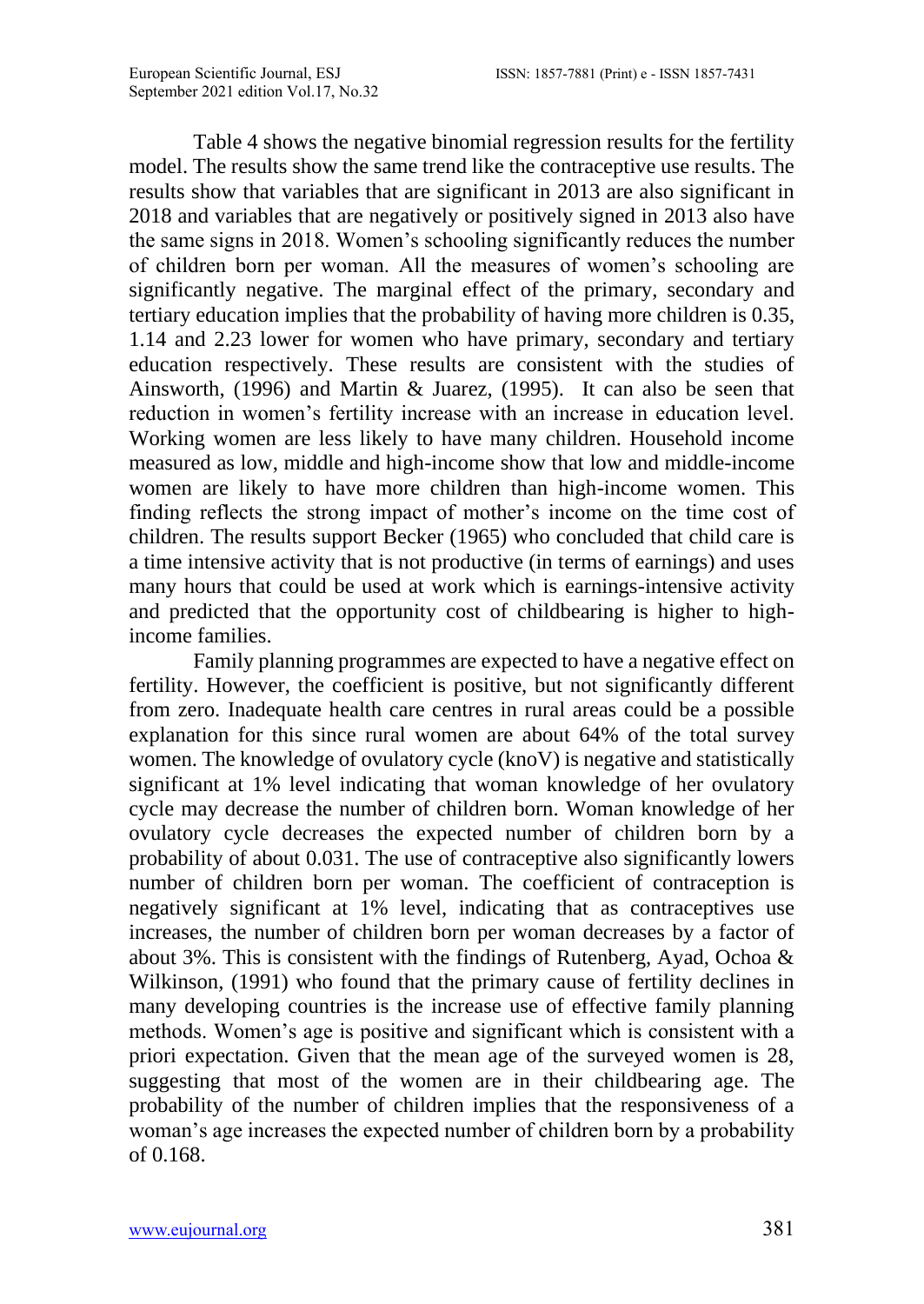Place of residence is negative and statistically significant at 1% level, indicating an inverse relationship between women fertility and her place of residence. The marginal effect suggests that if a woman resides in an urban area, the expected number of children decreases by a probability of 0.14. This finding is supported by Ainsworth, (1996) and Colleran, (2014). The number of siblings (sib) a woman has also has a significant impact on the number of children per woman. The statistically significant coefficient indicates that inter-generational inheritance of family size preference has a direct influence on fertility. The marginal effect indicates that the number of siblings increases the expected number of children by a factor of 0.06. This implies that women are likely to mimic the reproductive behaviour of their parents. Lastly, son preference (cul) increases the expected number of children by a factor of 0.3%. That is women who have son preference may reproduce until they get the desired number of sons. This is consistent with Hank and Hans-Kohler (2002) who argued that parents who desire one or more children of a certain sex would tend to have larger families.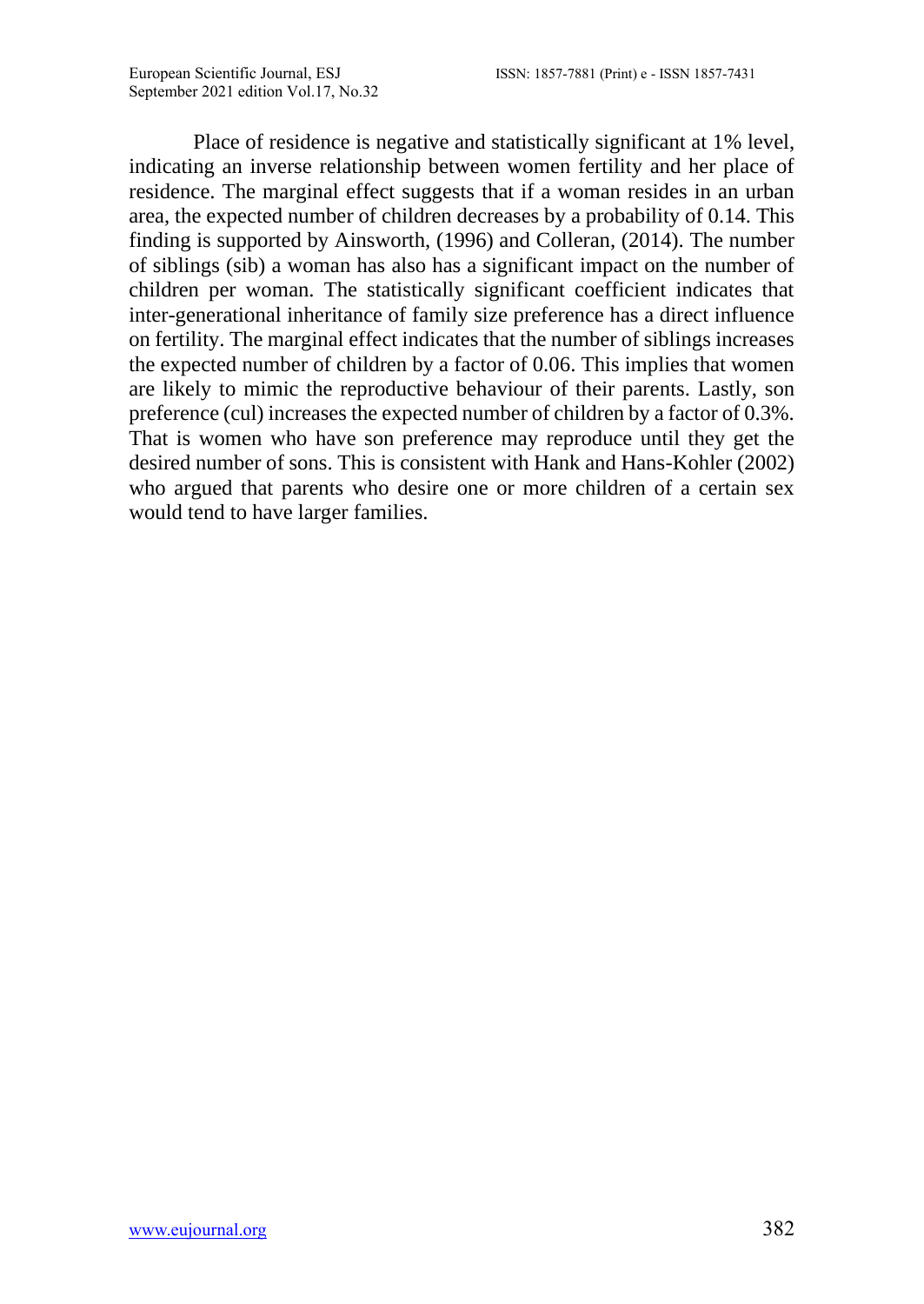| DEPENDENT VARIABLE: FERTILITY      |                                |       |               |              |                                         |              |                 |              |                   |       |                 |              |
|------------------------------------|--------------------------------|-------|---------------|--------------|-----------------------------------------|--------------|-----------------|--------------|-------------------|-------|-----------------|--------------|
|                                    | 2018                           |       |               |              | <b>Combined Years (2013 &amp; 2018)</b> |              |                 |              |                   |       |                 |              |
| <b>Marginal</b><br><b>Negative</b> |                                |       |               |              | <b>Negative</b>                         |              | <b>Marginal</b> |              | <b>Negative</b>   |       | <b>Marginal</b> |              |
| <b>Binomial</b>                    |                                |       | <b>Effect</b> |              | <b>Binomial</b>                         |              | <b>Effect</b>   |              | <b>Binomial</b>   |       | <b>Effect</b>   |              |
| <b>Regression</b>                  |                                |       |               |              | <b>Regression</b>                       |              |                 |              | <b>Regression</b> |       |                 |              |
| <b>Variables</b>                   | <b>Coeff</b>                   | Std.  | dy/dx         | Std.         | <b>Coeff</b>                            | Std.         | dy/dx           | Std.         | <b>Coeff</b>      | Std.  | dy/dx           | Std.         |
|                                    |                                | Error |               | <b>Error</b> |                                         | <b>Error</b> |                 | <b>Error</b> |                   | Error |                 | <b>Error</b> |
| Edpr                               | $-0.99*$                       | 0.02  | $-0.26$       | 0.05         | $-0.15*$                                | 0.02         | $-0.39$         | 0.05         | $-0.13*$          | 0.01  | $-0.35$         | 0.04         |
| Edsec                              | $-0.41*$                       | 0.02  | $-1.13$       | 0.06         | $-0.41*$                                | 0.02         | $-1.13$         | 0.05         | $-0.41*$          | 0.01  | $-1.14$         | 0.04         |
| Edhigh                             | $-0.77*$                       | 0.03  | $-2.17$       | 0.08         | $-0.72*$                                | 0.03         | $-2.01$         | 0.07         | $-0.74*$          | 0.02  | $-2.04$         | 0.05         |
| Working                            | $0.01*$                        | 0.01  | $-0.00$       | 0.00         | $0.00**$                                | 0.00         | 0.00            | 0.00         | $-0.01$           | 0.00  | 0.01            | 0.01         |
| Lowinc                             | $0.06**$                       | 0.02  | 0.17          | 0.06         | $0.03*$                                 | 0.02         | 0.07            | 0.05         | $0.04*$           | 0.01  | 0.12            | 0.04         |
| Midleinc                           | $0.04*$                        | 0.02  | 0.13          | 0.05         | $0.02*$                                 | 0.02         | 0.06            | 0.05         | $0.03**$          | 0.01  | 0.08            | 0.04         |
| Highinc                            | $-0.10*$                       | 0.02  | $-0.29$       | 0.06         | $-0.12**$                               | 0.02         | $-0.32$         | 0.05         | $-0.11*$          | 0.01  | $-0.29$         | 0.04         |
| Fam                                | $0.02*$                        | 0.01  | 0.07          | 0.02         | $0.01*$                                 | 0.01         | 0.03            | 0.02         | $0.02*$           | 0.00  | 0.05            | 0.01         |
| Knov                               | $-0.01**$                      | 0.01  | $-0.03$       | 0.01         | $-0.02*$                                | 0.00         | $-0.05$         | 0.01         | $-0.01*$          | 0.00  | $-0.03$         | 0.01         |
| Age                                | $0.06*$                        | 0.01  | 0.17          | 0.00         | $0.06*$                                 | 0.00         | 0.17            | 0.00         | $0.06*$           | 0.00  | 0.17            | 0.00         |
| Contr                              | 0.12                           | 0.02  | 0.33          | 0.05         | 0.13                                    | 0.02         | 0.35            | 0.04         | $0.12*$           | 0.01  | 0.34            | 0.03         |
| Urb                                | $-0.05**$                      | 0.01  | $-0.13$       | 0.05         | $-0.05*$                                | 0.01         | $-0.13$         | 0.04         | $-0.51*$          | 0.01  | $-0.14$         | 0.03         |
| Sib                                | $0.02*$                        | 0.00  | 0.01          | 0.01         | $0.03*$                                 | 0.00         | 0.03            | 0.00         | $0.02*$           | 0.00  | 0.06            | 0.01         |
| Cul                                | $0.01*$                        | 0.00  | 0.00          | 0.00         | $0.00*$                                 | 0.00         | 0.00            | 0.00         | $0.00*$           | 0.00  | 0.00            | 0.00         |
| Const                              | $-0.63*$                       | 0.04  |               |              | $-0.62*$                                | 0.04         |                 |              | $-0.62$           | 0.03  |                 |              |
|                                    | $Chi2 = 6710.20$               |       |               |              | $Chi2 = 11916.18$                       |              |                 |              |                   |       |                 |              |
| $Chi2 = 5253.31$                   | $P = 0.0000$                   |       |               |              | $P = 0.0000$                            |              |                 |              |                   |       |                 |              |
| $P = 0.0000$                       | Pseudo $R^2 = 0.1672$          |       |               |              | Pseudo $R^2 = 0.1714$                   |              |                 |              |                   |       |                 |              |
| Pseudo $R^2 = 0.1787$              | Number of Observation $= 8843$ |       |               |              | Number of Observation $= 15254$         |              |                 |              |                   |       |                 |              |
| Number of Observation $=6411$      |                                |       |               |              |                                         |              |                 |              |                   |       |                 |              |

#### **Table 4:** Negative Binomial Results for Fertility Model

*\*,\*\*,\*\*\* indicates 1%, 5% & 10% significance level*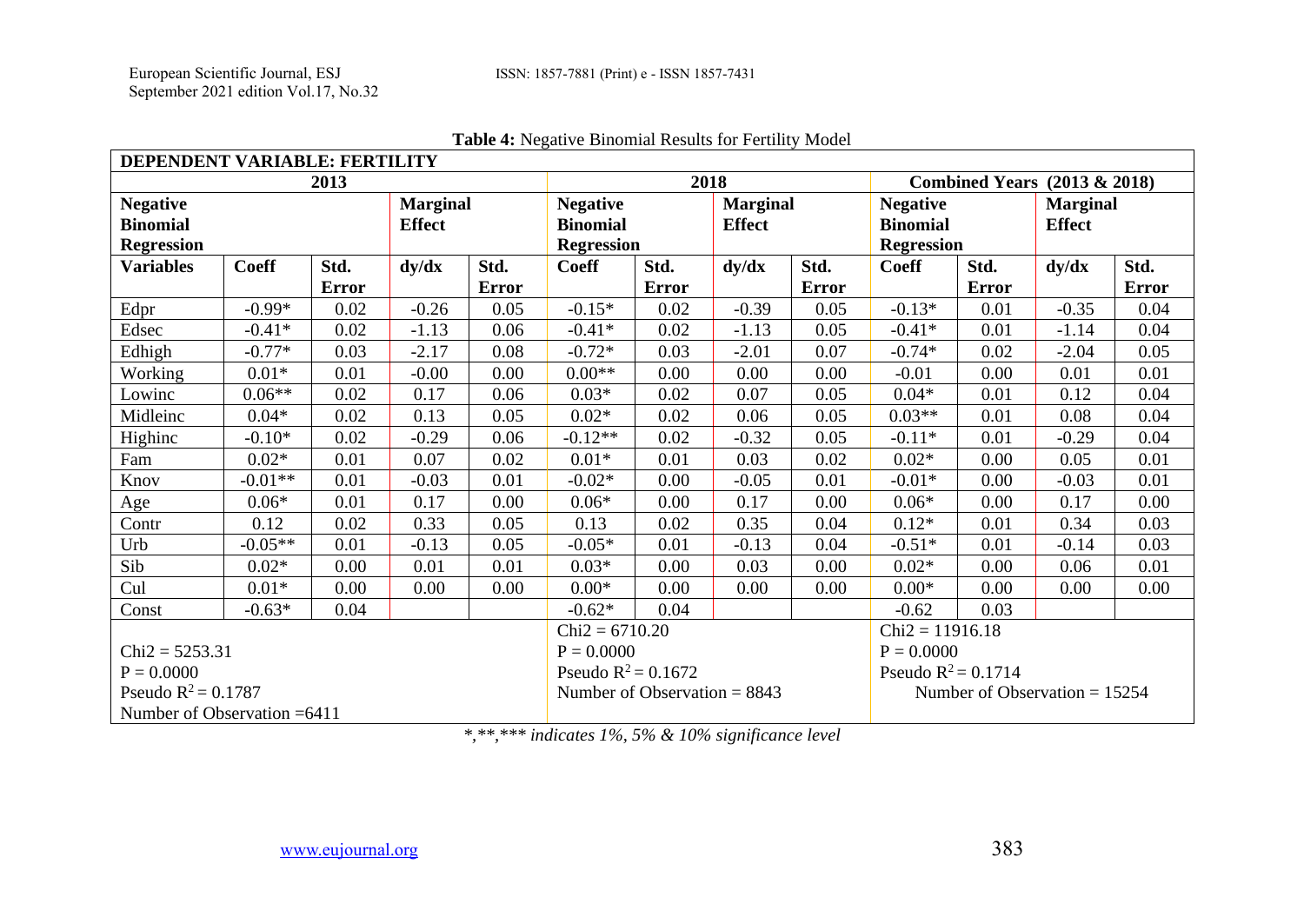#### **Conclusion**

This study examines the influence of female education on the use of contraceptives in Nigeria using 2013 and 2018 cohorts of demography and health survey data. The study found a direct impact of women's schooling on contraceptives use in Nigeria. Also, the study establishes evidence of a negative impact of female's education on fertility rate. The study further corroborates the impacts of cultural factors and preference for a male child on fertility rate. It shows that contraceptives use and fertility rate are commonly influenced by educational level, work, income, age, place of residence and preference for a male child. Notably, there is common behavioural patterns in 2013 and 2018 NDHS data. This is an indication of absence of significant difference in the factors that influenced contraceptives use and fertility rate in Nigeria. Therefore, the study concludes that investment in women's education should be a priority to encourage more use of contraceptives and control women fertility rate. Therefore, more investment should be made on women education to increase women use of contraceptives, control fertility, protect women's health and rights, and promote sustainable economic development.

#### **References:**

- 1. Adjei Daniel Jacob, Owusu Sarfo, Michael Asiedu and Isaac Acheampong Sarfo (2014) Psychosocial Factors Affecting Contraceptive Usage: A Case of Unmet Needs in Ghana European Scientific Journal vol.10 (15) ISSN: 1857 – 7881 (Print) e - ISSN 1857- 7431
- 2. Ainsworth, M., Beegle, K., & Nyamete, A. (1996) The impact of women's schooling on fertility and contraceptive use: A Study of fourteen Sub-Saharan African countries. World Bank Development Report, 85-122.
- 3. Ayoub, A. S. (2003). An economic analysis of women's schooling on fertility and contraceptive use in developing countries: A case study of Tanzania. UNLV Restrospective Thesis and Dissertations, 26-33.
- 4. Becker, G. S. (1965). A theory of the allocation of time. The Economic Journal, 75, 493-517.
- 5. Bledsoe, Casterline, John, B., John, B., & Kuhn, J. (1999). Critical perspectives on schooling and fertilitv in the developing world. Academy Press.
- 6. Bongaarts, J., Frank , O., & Lesthaeghe, R. (1984). The proximate determinants of fertility in Sub-Saharan Africa. Population and Development Review., 511-537.
- 7. Buckley C, B. J. (2004). Reproductive and sexual health among young adults in Uzbekistan. Stud Fam Plann 2004 , 4-14.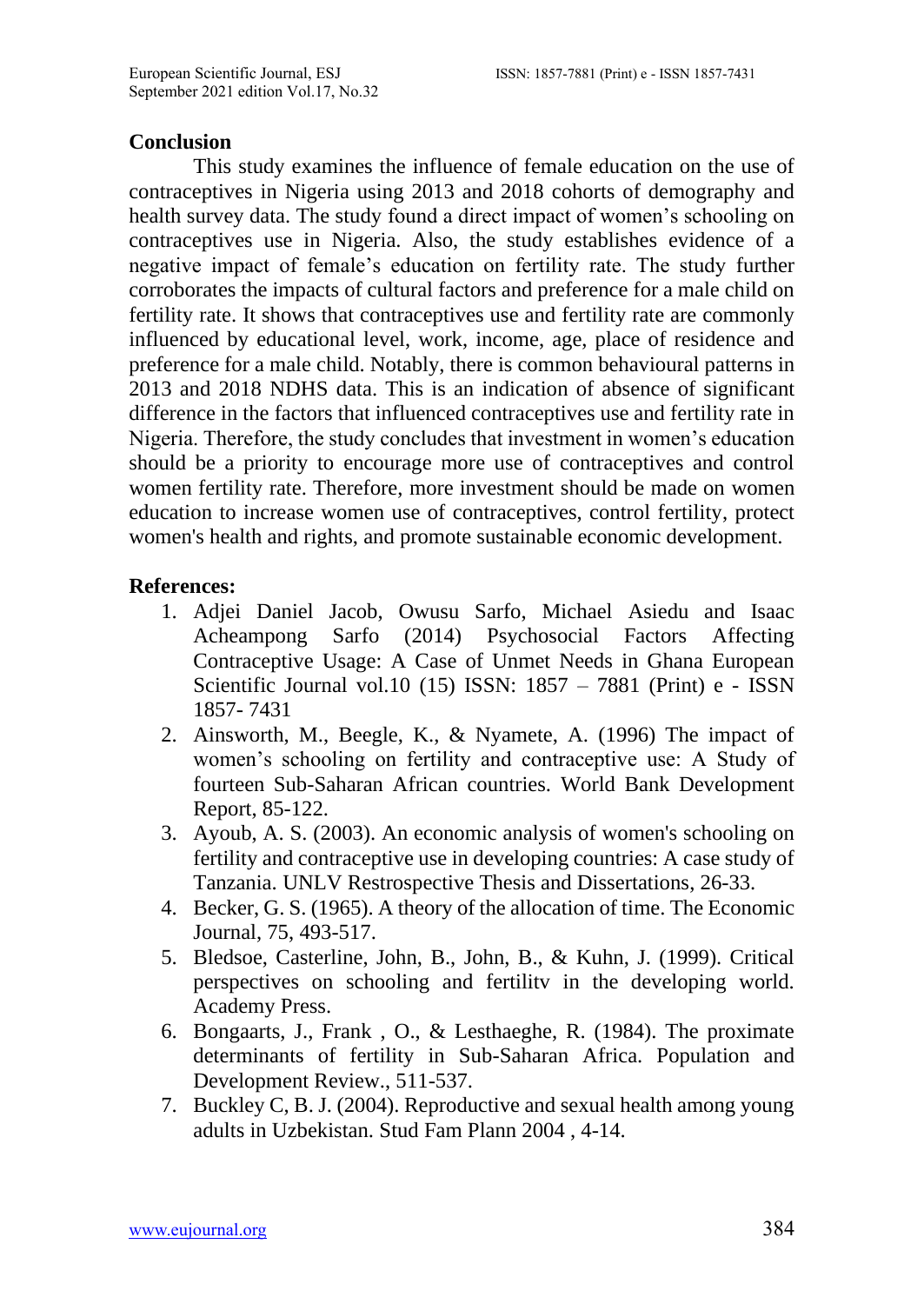- 8. Charlie, G. (2003). women's education and contraceptive use in Ethiopia. internation journal of education, 30-45.
- 9. Edward, B. (2011). Female Education, Contraceptive Use, and Fertility: Evidence from Uganda. The Journal of Sustainable Development, 20-47.
- 10. Jejeebhoy, S. J. (1995). Women's education, autonomy, and reproductive behavior: Experience from developing countries. Oxford: Clarendon Press.
- 11. Lesthaeghe Ron , R. J., & Moors, G. (1992). Dynamics of cohort and genera- tions research. Population and Devel- opment Review,, 165– 202.
- 12. Martin C, T. C. (1995). Women's education and fertility: Results from 26 demographic and health surveys. Studies in Familv Planning, 187 - 202.
- 13. Martin, C. a. (1995). The impact of women's education on fertility in Latin America: Searching for explanation. International Family Perspective, 52-57.
- 14. McCrary, J. a. (2011). "The effect of female education on fertility and infant health: Evidence from school entry policies using exact date of birth . American Economic Review , 158–165.
- 15. Michael, R. T. (1973). Education and the derived demand for children: New Economic Approaches to fertility. the journal of political economy, 128.
- 16. Monjok , E., Smesny , A., ekabua, J., & Essien , J. (2016). Contraceptive practices in Nigeria: Literature review and recommendation for future policy decisions. Open Access Journal of Contraception, 9.
- 17. Muhuri, P. K. (1994). Bangladesh demographic and health survey 1993-4. National Institute of Population Research and Training.
- 18. Musyoka, Peter K., Julius Korir, Jacob Omolo and Charles C. Nzai (2018) An Empirical Analysis of the Effect of Poverty on Health Care Utilization in Kenya. European Scientific Journal, Vol.14 (22) ISSN:1857 – 7881 (Print)e-ISSN 1857- 7431. Doi:10.19044/esj.2018.v14n22p101
- 19. Obomeghie Muhammed A., Idris Abubakar and Yerima Isah Abdulrahman (2018) The Impact of Net-Migration on Total Fertility Rate in Sub-Sahara African Countries: Empirical Evidence from Nigeria. European Scientific Journal Vol.14 (11) ISSN: 1857 – 7881 (Print) e - ISSN 1857- 7431. Doi: 10.19044/esj.2018.v14n11p34
- 20. Savage-Oyekunle, Oluremi A. (2018) Appraisal of Nigeria's Obligation on Adolescents' Access to Sexual and Reproductive Health